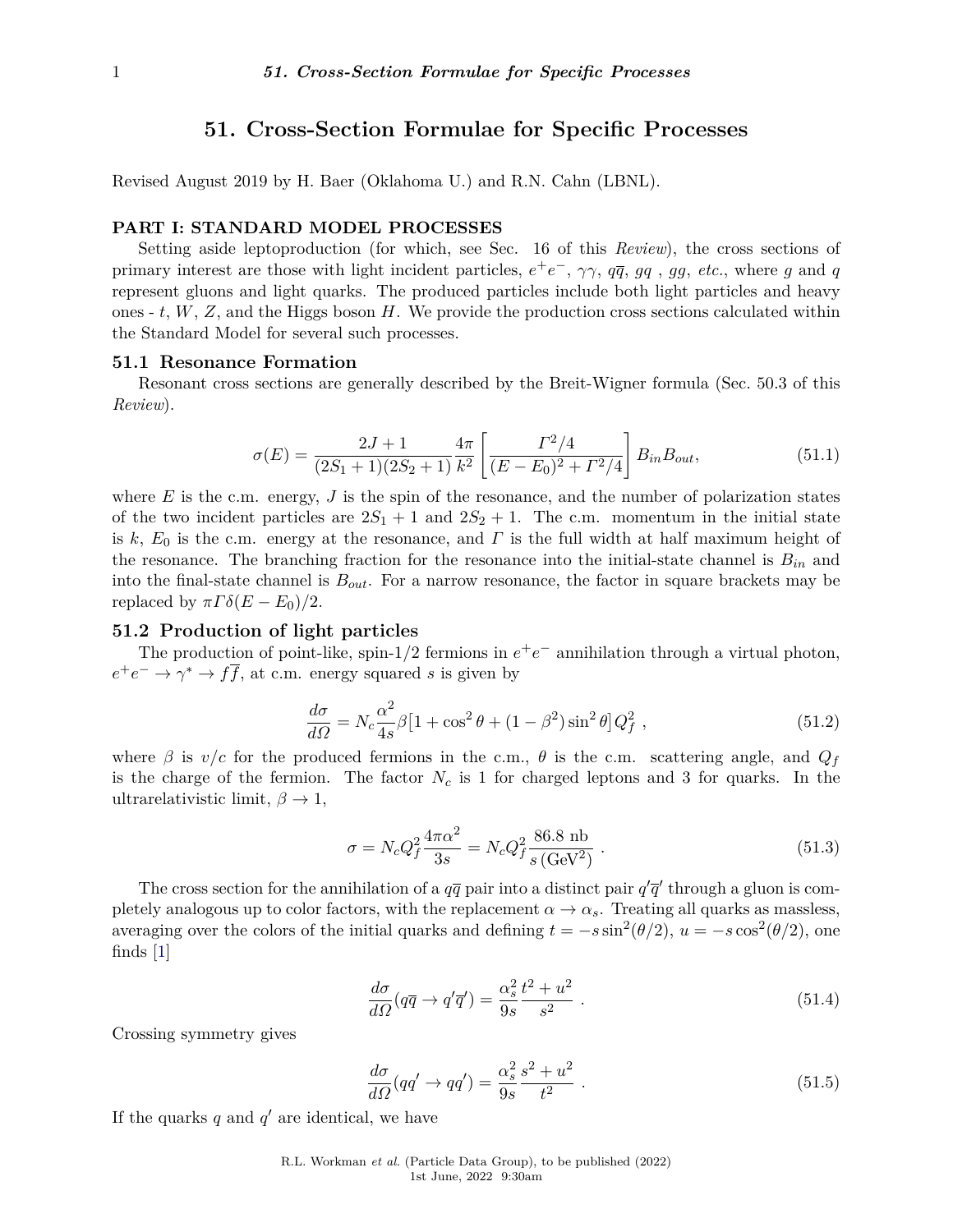$$
\frac{d\sigma}{d\Omega}(q\overline{q} \to q\overline{q}) = \frac{\alpha_s^2}{9s} \left[ \frac{t^2 + u^2}{s^2} + \frac{s^2 + u^2}{t^2} - \frac{2u^2}{3st} \right] \,,\tag{51.6}
$$

and by crossing

$$
\frac{d\sigma}{d\Omega}(qq \to qq) = \frac{\alpha_s^2}{9s} \left[ \frac{t^2 + s^2}{u^2} + \frac{s^2 + u^2}{t^2} - \frac{2s^2}{3ut} \right].
$$
\n(51.7)

Annihilation of  $e^+e^-$  into  $\gamma\gamma$  has the cross section

$$
\frac{d\sigma}{d\Omega}(e^+e^- \to \gamma\gamma) = \frac{\alpha^2}{2s} \frac{u^2 + t^2}{tu} \ . \tag{51.8}
$$

The related QCD process also has a triple-gluon coupling. The cross section is

$$
\frac{d\sigma}{d\Omega}(q\overline{q}\rightarrow gg) = \frac{8\alpha_s^2}{27s}(t^2+u^2)\left(\frac{1}{tu}-\frac{9}{4s^2}\right). \tag{51.9}
$$

The crossed reactions are

$$
\frac{d\sigma}{d\Omega}(qg \to qg) = \frac{\alpha_s^2}{9s}(s^2 + u^2)(-\frac{1}{su} + \frac{9}{4t^2})
$$
\n(51.10)

and

$$
\frac{d\sigma}{d\Omega}(gg \to q\overline{q}) = \frac{\alpha_s^2}{24s}(t^2 + u^2)(\frac{1}{tu} - \frac{9}{4s^2}).
$$
\n(51.11)

Finally,

$$
\frac{d\sigma}{d\Omega}(gg \to gg) = \frac{9\alpha_s^2}{8s}(3 - \frac{ut}{s^2} - \frac{su}{t^2} - \frac{st}{u^2}).
$$
\n(51.12)

Lepton-quark scattering is analogous (neglecting *Z* exchange)

$$
\frac{d\sigma}{d\Omega}(eq \to eq) = \frac{\alpha^2}{2s}e_q^2 \frac{s^2 + u^2}{t^2} \ . \tag{51.13}
$$

where  $\boldsymbol{e}_{q}$  is the charge of the quark. For neutrino scattering with the four-Fermi interaction

$$
\frac{d\sigma}{d\Omega}(\nu d \to \ell^- u) = \frac{G_F^2 s}{4\pi^2} \,,\tag{51.14}
$$

where the Cabibbo angle suppression is ignored. Similarly

$$
\frac{d\sigma}{d\Omega}(\nu \overline{u} \to \ell^- \overline{d}) = \frac{G_F^2 s}{4\pi^2} \frac{(1 + \cos \theta)^2}{4} \,. \tag{51.15}
$$

To obtain the formulae for deep inelastic scattering (presented in more detail in Section 18) we consider quarks of type *i* carrying a fraction  $x = Q^2/(2M\nu)$  of the nucleon's energy, where  $\nu = E - E'$  is the energy lost by the lepton in the nucleon rest frame. With  $y = \nu/E$  we have the correspondences

$$
1 + \cos \theta \to 2(1 - y) ,
$$
  

$$
d\Omega_{cm} \to 4\pi f_i(x) dx dy ,
$$
 (51.16)

where the latter incorporates the quark distribution,  $f_i(x)$ . In this way we find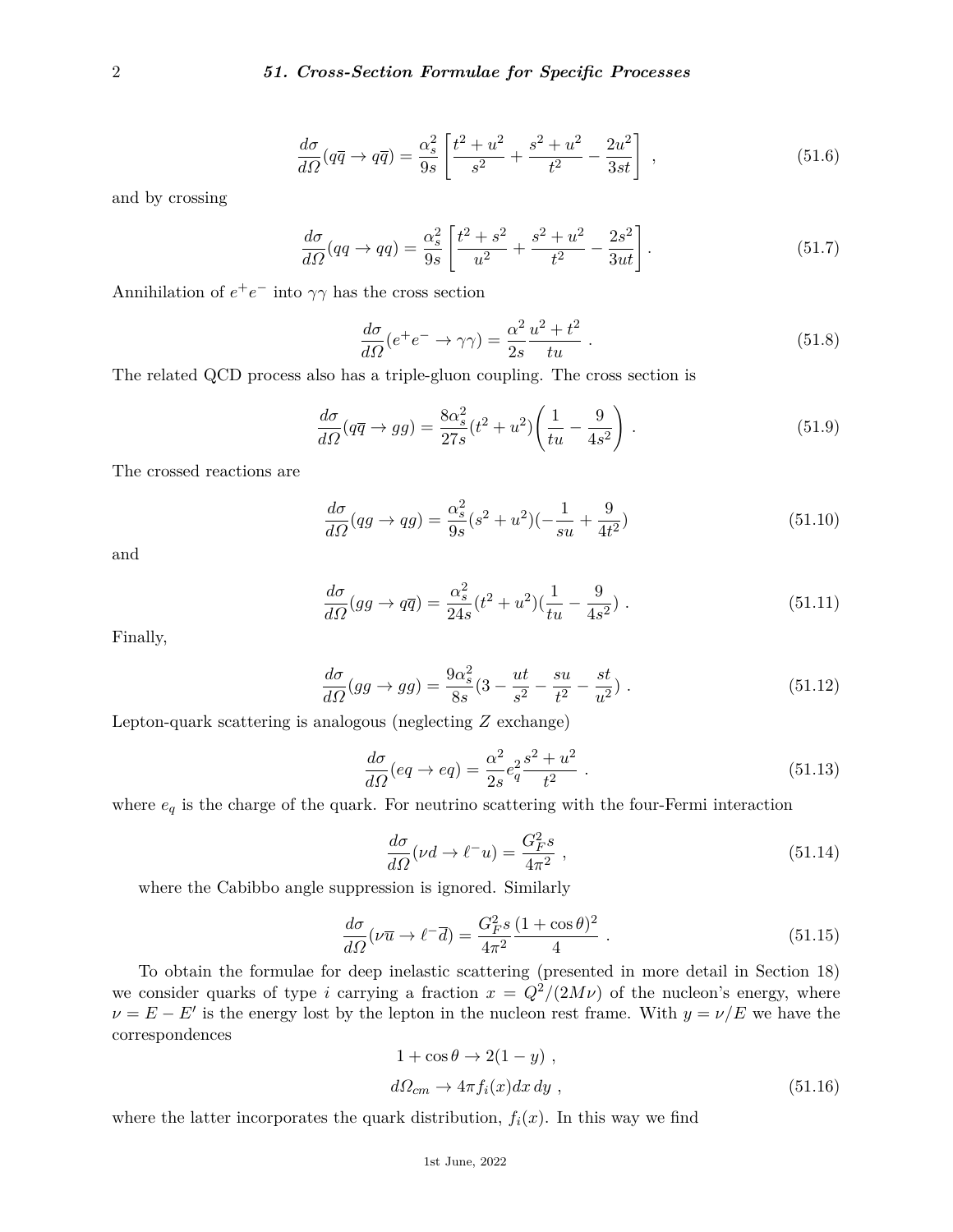$$
\frac{d\sigma}{dx\,dy}(eN \to eX) = \frac{4\pi\alpha^2 xs}{Q^4} \frac{1}{2} \left[ 1 + (1 - y)^2 \right]
$$
\n
$$
\times \left[ \frac{4}{9}(u(x) + \overline{u}(x) + \dots) + \frac{1}{9}(d(x) + \overline{d}(x) + \dots) \right]
$$
\n(51.17)

where now  $s = 2ME$  is the cm energy squared for the electron-nucleon collision, and we have suppressed contributions from higher mass quarks.

Similarly,

$$
\frac{d\sigma}{dx\,dy}(\nu N \to \ell^- X) = \frac{G_F^2 x s}{\pi} [(d(x) + \dots) + (1 - y)^2 (\overline{u}(x) + \dots)] \tag{51.18}
$$

and

$$
\frac{d\sigma}{dx\,dy}(\overline{\nu}N \to \ell^+X) = \frac{G_F^2 xs}{\pi} [(\overline{d}(x) + \dots) + (1-y)^2 (u(x) + \dots)] \ . \tag{51.19}
$$

Quasi-elastic neutrino scattering  $(\nu_{\mu}n \to \mu^-p, \bar{\nu}_{\mu}p \to \mu^+n)$  is directly related to the crossed reaction, neutron decay. The formula for the differential cross section is presented, for example, in N.J. Baker *et al.*, Phys. Rev. **D23**, 2499 (1981).

## **51.3 Hadroproduction of heavy quarks**

For hadroproduction of heavy quarks  $Q = c$ ,  $b$ ,  $t$ , it is important to include mass effects in the formulae. For  $q\bar{q} \to Q\bar{Q}$ , one has

$$
\frac{d\sigma}{d\Omega}(q\bar{q} \to Q\bar{Q}) = \frac{\alpha_s^2}{9s^3} \sqrt{1 - \frac{4m_Q^2}{s}} \left[ (m_Q^2 - t)^2 + (m_Q^2 - u)^2 + 2m_Q^2 s \right],
$$
\n(51.20)

while for  $gg \to Q\bar{Q}$  one has

$$
\frac{d\sigma}{d\Omega}(gg \to Q\bar{Q}) = \frac{\alpha_s^2}{32s}\sqrt{1 - \frac{4m_Q^2}{s}} \left[\frac{6}{s^2}(m_Q^2 - t)(m_Q^2 - u) - \frac{m_Q^2(s - 4m_Q^2)}{3(m_Q^2 - t)(m_Q^2 - u)} + \frac{4}{3}\frac{(m_Q^2 - t)(m_Q^2 - u) - 2m_Q^2(m_Q^2 + t)}{(m_Q^2 - t)^2} + \frac{4}{3}\frac{(m_Q^2 - t)(m_Q^2 - u) - 2m_Q^2(m_Q^2 + u)}{(m_Q^2 - u)^2} - 3\frac{(m_Q^2 - t)(m_Q^2 - u) + m_Q^2(u - t)}{s(m_Q^2 - t)} - 3\frac{(m_Q^2 - t)(m_Q^2 - u) + m_Q^2(t - u)}{s(m_Q^2 - u)}\right].
$$
\n(51.21)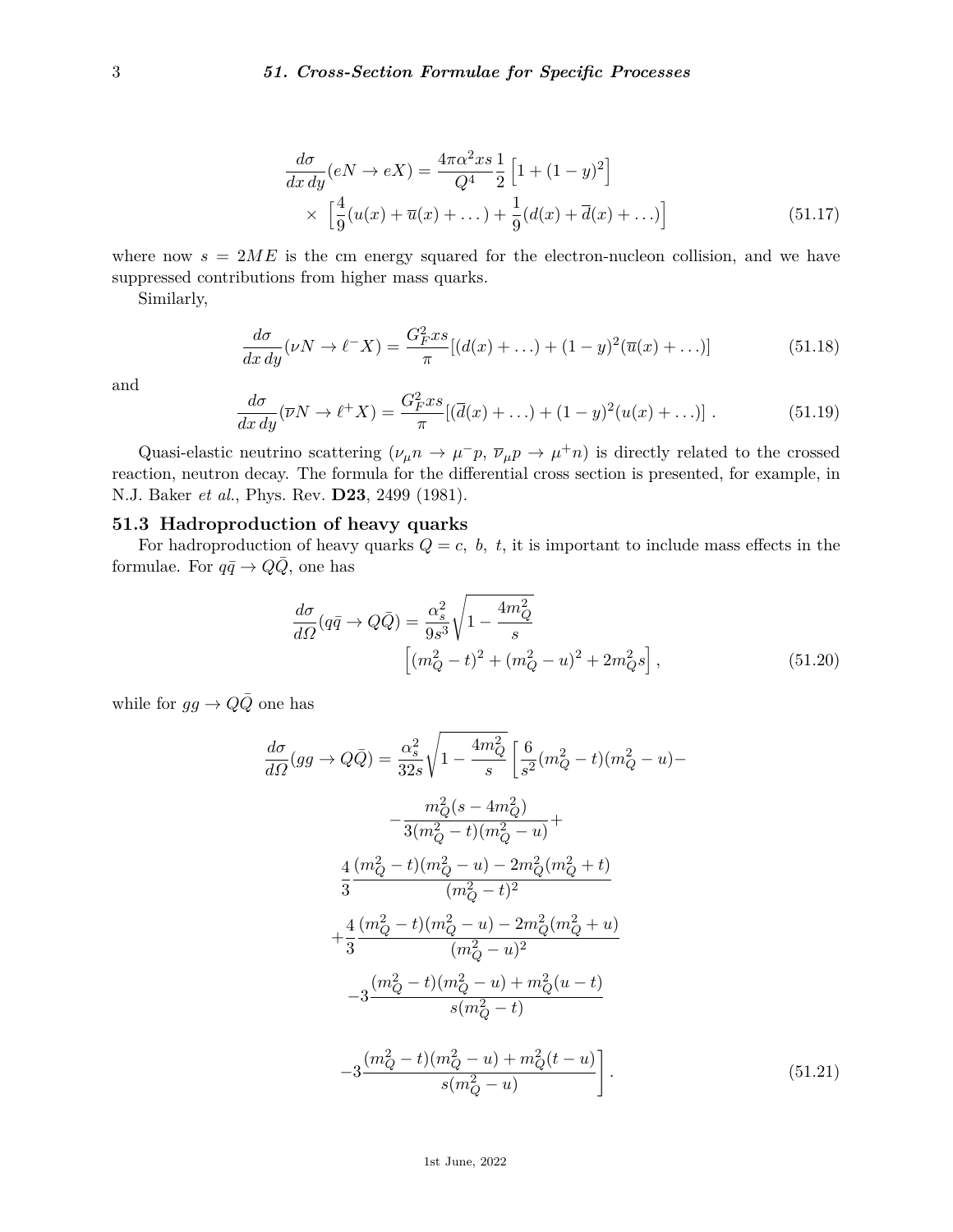# **51.4 Production of Weak Gauge Bosons 51.4.1** *W and Z resonant production*

Resonant production of a single *W* or *Z* is governed by the partial widths

$$
\Gamma(W \to \ell_i \overline{\nu}_i) = \frac{\sqrt{2} G_F m_W^3}{12\pi} \tag{51.22}
$$

$$
\Gamma(W \to q_i \overline{q}_j) = 3 \frac{\sqrt{2} G_F |V_{ij}|^2 m_W^3}{12\pi} \tag{51.23}
$$

$$
\Gamma(Z \to f\overline{f}) = N_c \frac{\sqrt{2}G_F m_Z^3}{6\pi} \times \left[ (T_3 - Q_f \sin^2 \theta_W)^2 + (Q_f \sin^2 \theta_W)^2 \right].
$$
\n(51.24)

The weak mixing angle is  $\theta_W$ . The CKM matrix elements are indicated by  $V_{ij}$  and  $N_c$  is 3 for  $q\overline{q}$ final states and 1 for leptonic final states.

The full differential cross section for  $f_i \bar{f}_j \to (W, Z) \to f_{i'} \bar{f}_{j'}$  is given by

$$
\frac{d\sigma}{d\Omega} = \frac{N_c^f}{N_c^i} \cdot \frac{1}{256\pi^2 s} \cdot \frac{s^2}{(s - M^2)^2 + s\Gamma^2} \times \left[ (L^2 + R^2)(L'^2 + R'^2)(1 + \cos^2\theta) \n+ (L^2 - R^2)(L'^2 - R'^2)2\cos\theta \right]
$$
\n(51.25)

where *M* is the mass of the *W* or *Z*. The couplings for the *W* are  $L = (8G_F m_W^2)$  $\sqrt{2}$ <sup>1/2</sup>*V*<sub>*ij*</sub>/√  $2; R =$ 0 where  $V_{ij}$  is the corresponding CKM matrix element, with an analogous expression for *L'* and *R'*. For Z, the couplings are  $L = (8G_F m_Z^2/\sqrt{2})^{1/2} (T_3 - \sin^2 \theta_W Q); R = -(8G_F m_Z^2/\sqrt{2})^{1/2} \sin^2 \theta_W Q,$ where *T*<sup>3</sup> is the weak isospin of the initial left-handed fermion and *Q* is the initial fermion's electric charge. The expressions for  $L'$  and  $R'$  are analogous. The color factors  $N_c^{i,f}$  are 3 for initial or final quarks and 1 for initial or final leptons.

## **51.4.2** *Production of pairs of weak gauge bosons*

The cross section for  $f\bar{f} \to W^+W^-$  is given in term of the couplings of the left-handed and righthanded fermion  $f, \ell = 2(T_3 - Qx_W)$ ,  $r = -2Qx_W$ , where  $T_3$  is the third component of weak isospin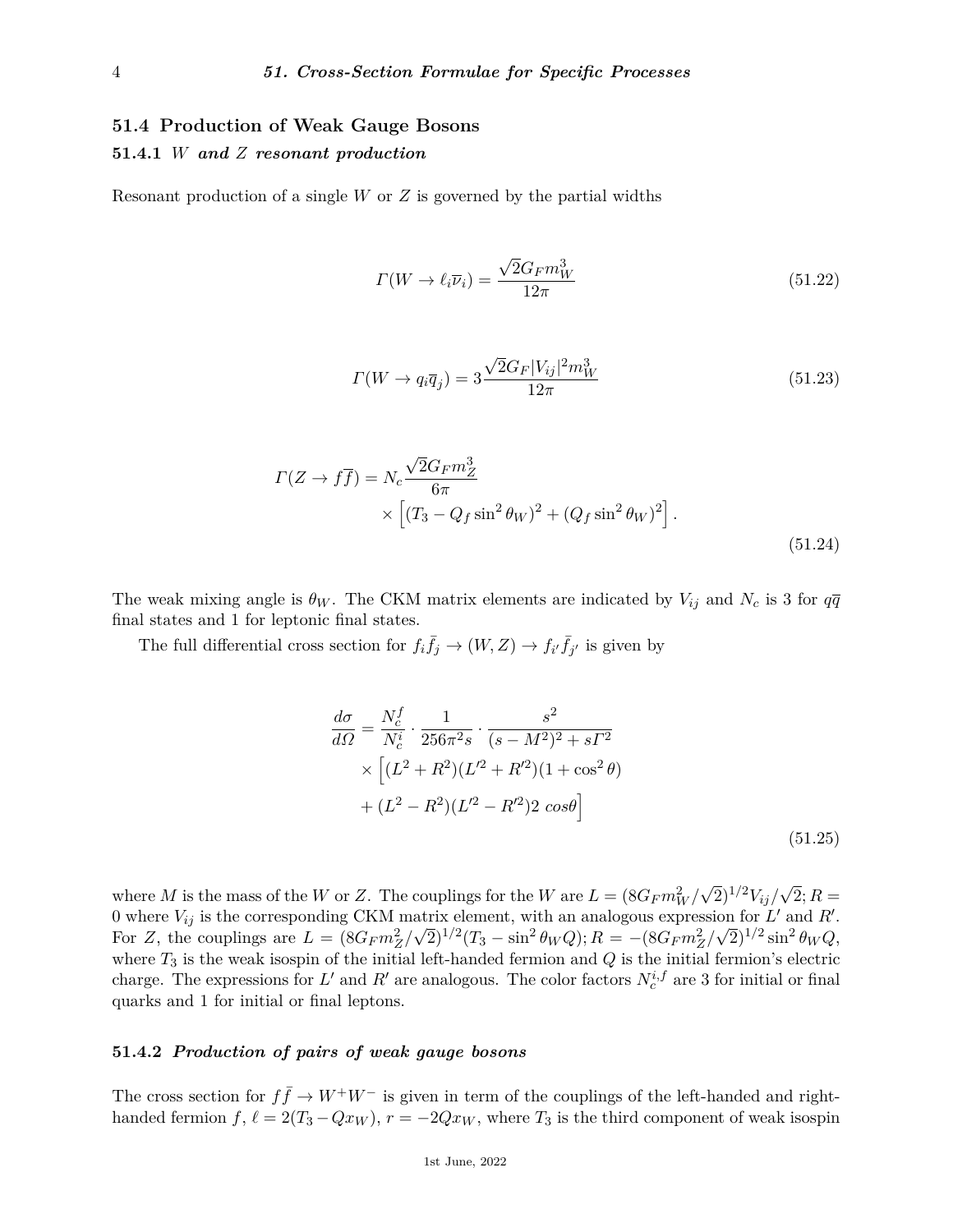for the left-handed f, Q is its electric charge (in units of the proton charge), and  $x_W = \sin^2 \theta_W$ :

$$
\frac{d\sigma}{dt} = \frac{2\pi\alpha^2}{N_c s^2} \left\{ \left[ \left( Q + \frac{\ell + r}{4x_W} \frac{s}{s - m_Z^2} \right)^2 \right] + \left( \frac{\ell - r}{4x_W} \frac{s}{s - m_Z^2} \right)^2 \right] A(s, t, u) \n+ \frac{1}{2x_W} \left( Q + \frac{\ell}{2x_W} \frac{s}{s - m_Z^2} \right) \n\left( \Theta(-Q)I(s, t, u) - \Theta(Q)I(s, u, t) \right) \n+ \frac{1}{8x_W^2} \left( \Theta(-Q)E(s, t, u) + \Theta(Q)E(s, u, t) \right) \right\},
$$
\n(51.26)

where  $\Theta(x)$  is 1 for  $x > 0$  and 0 for  $x < 0$ , and where

$$
A(s,t,u) = \left(\frac{tu}{m_W^4} - 1\right) \left(\frac{1}{4} - \frac{m_W^2}{s} + 3\frac{m_W^4}{s^2}\right) + \frac{s}{m_W^2} - 4,
$$
  
\n
$$
I(s,t,u) = \left(\frac{tu}{m_W^4} - 1\right) \left(\frac{1}{4} - \frac{m_W^2}{2s} - \frac{m_W^4}{st}\right) + \frac{s}{m_W^2} - 2 + 2\frac{m_W^2}{t},
$$
  
\n
$$
E(s,t,u) = \left(\frac{tu}{m_W^4} - 1\right) \left(\frac{1}{4} + \frac{m_W^4}{t^2}\right) + \frac{s}{m_W^2},
$$
  
\n(51.27)

and *s*, *t*, *u* are the usual Mandelstam variables with  $s = (p_f + p_{\bar{f}})^2$ ,  $t = (p_f - p_{W^-})^2$ ,  $u = (p_f - p_{W^+})^2$ . The factor  $N_c$  is  $3$  for quarks and  $1$  for leptons.

The analogous cross-section for  $q_i\bar{q}_j \to W^{\pm}Z^0$  is

$$
\frac{d\sigma}{dt} = \frac{\pi \alpha^2 |V_{ij}|^2}{6s^2 x_W^2} \left\{ \left( \frac{1}{s - m_W^2} \right)^2 \left[ \left( \frac{9 - 8x_W}{4} \right) \left( ut - m_W^2 m_Z^2 \right) \right] \right.\n+ (8x_W - 6) s \left( m_W^2 + m_Z^2 \right) \right\} \n+ \left[ \frac{ut - m_W^2 m_Z^2 - s(m_W^2 + m_Z^2)}{s - m_W^2} \right] \left[ \frac{\ell_j}{t} - \frac{\ell_i}{u} \right] \n+ \frac{ut - m_W^2 m_Z^2}{4(1 - x_W)} \left[ \frac{\ell_j^2}{t^2} + \frac{\ell_i^2}{u^2} \right] + \frac{s(m_W^2 + m_Z^2)}{2(1 - x_W)} \frac{\ell_i \ell_j}{t u} \right\},
$$
\n(51.28)

where  $\ell_i$  and  $\ell_j$  are the couplings of the left-handed  $q_i$  and  $q_j$  as defined above. The CKM matrix element between  $q_i$  and  $q_j$  is  $V_{ij}$ .

The cross section for  $q_i\bar{q}_i \to Z^0 Z^0$  is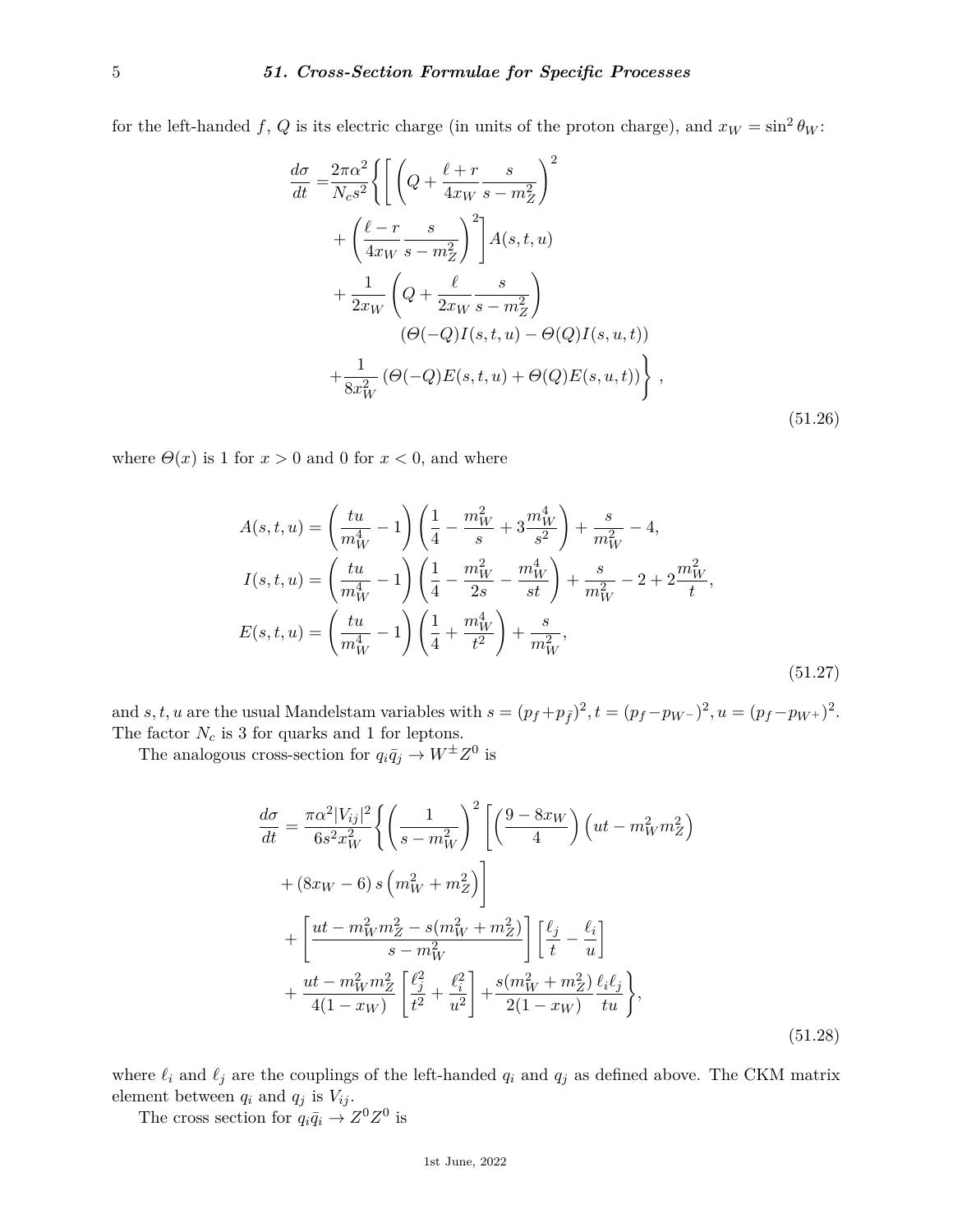$$
\frac{d\sigma}{dt} = \frac{\pi\alpha^2}{96} \frac{\ell_i^4 + r_i^4}{x_W^2(1 - x_W^2)^2 s^2} \left[ \frac{t}{u} + \frac{u}{t} + \frac{4m_Z^2 s}{tu} - m_Z^4 \left( \frac{1}{t^2} + \frac{1}{u^2} \right) \right].
$$
 (51.29)

# **51.5 Production of Higgs Bosons 51.5.1** *Resonant Production*

The Higgs boson of the Standard Model can be produced resonantly in the collisions of quarks, leptons, *W* or *Z* bosons, gluons, or photons. The production cross section is thus controlled by the partial width of the Higgs boson into the entrance channel and its total width. The branching fractions for the Standard Model Higgs boson are shown in Fig. 1 of the "Searches for Higgs bosons" review in the Particle Listings section, as a function of the Higgs boson mass. The partial widths are given by the relations

$$
\Gamma(H \to f\overline{f}) = \frac{G_F m_f^2 m_H N_c}{4\pi\sqrt{2}} \left(1 - 4m_f^2/m_H^2\right)^{3/2},\tag{51.30}
$$

$$
\Gamma(H \to W^+W^-) = \frac{G_F m_H^3 \beta_W}{32\pi\sqrt{2}} \left(4 - 4a_W + 3a_W^2\right),\tag{51.31}
$$

$$
\Gamma(H \to ZZ) = \frac{G_F m_H^3 \beta_Z}{64\pi\sqrt{2}} \left( 4 - 4a_Z + 3a_Z^2 \right),\tag{51.32}
$$

where  $N_c$  is 3 for quarks and 1 for leptons and where  $a_W = 1 - \beta_W^2 = 4m_W^2/m_H^2$  and  $a_Z = 1 - \beta_Z^2 = 1$  $4m_Z^2/m_H^2$ . The decay to two gluons proceeds through quark loops, with the *t* quark dominating [\[2\]](#page-19-1). Explicitly,

$$
\Gamma(H \to gg) = \frac{\alpha_s^2 G_F m_H^3}{36\pi^3 \sqrt{2}} \left| \sum_q I(m_q^2/m_H^2) \right|^2, \tag{51.33}
$$

where  $I(z)$  is complex for  $z < 1/4$ . For  $z < 2 \times 10^{-3}$ ,  $|I(z)|$  is small so the light quarks contribute negligibly. For  $m_H < 2m_t$ ,  $z > 1/4$  and

$$
I(z) = 3\left[2z + 2z(1 - 4z)\left(\sin^{-1}\frac{1}{2\sqrt{z}}\right)^2\right],
$$
\n(51.34)

which has the limit  $I(z) \to 1$  as  $z \to \infty$ .

# **51.5.2** *Higgs Boson Production in W*<sup>∗</sup> *and Z* <sup>∗</sup> *decay*

The Standard Model Higgs boson can be produced in the decay of a virtual *W* or *Z* ("Higgstrahlung") [\[3,](#page-19-2) [4\]](#page-19-3): In particular, if *k* is the c.m. momentum of the Higgs boson,

$$
\sigma(q_i \overline{q}_j \to WH) = \frac{\pi \alpha^2 |V_{ij}|^2}{36 \sin^4 \theta_W} \frac{2k}{\sqrt{s}} \frac{k^2 + 3m_W^2}{(s - m_W^2)^2}
$$
(51.35)  

$$
\sigma(f\overline{f} \to ZH) = \frac{2\pi \alpha^2 (\ell_f^2 + r_f^2)}{48N_c \sin^4 \theta_W \cos^4 \theta_W} \frac{2k}{\sqrt{s}} \frac{k^2 + 3m_Z^2}{(s - m_Z^2)^2},
$$
(51.36)

where  $\ell$  and  $r$  are defined as above.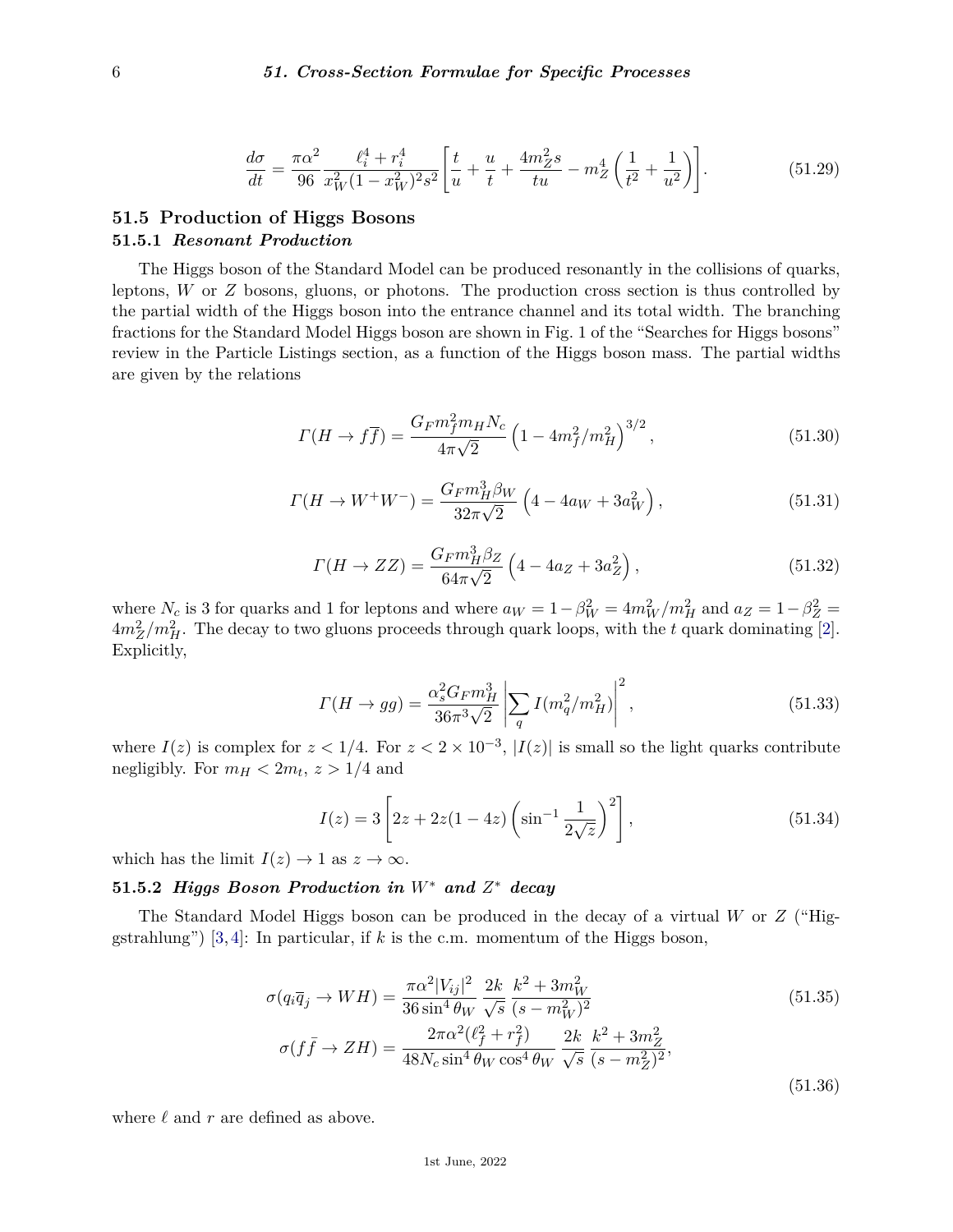#### **51.5.3** *W and Z Fusion*

Just as high-energy electrons can be regarded as sources of virtual photon beams, at very high energies they are sources of virtual *W* and *Z* beams. For Higgs boson production, it is the longitudinal components of the *W*s and *Z*s that are important [\[5\]](#page-19-4). The distribution of longitudinal *W*s carrying a fraction *y* of the electron's energy is [\[6\]](#page-19-5)

$$
f(y) = \frac{g^2}{16\pi^2} \frac{1-y}{y},\tag{51.37}
$$

where  $g = e/\sin\theta_W$ . In the limit  $s \gg m_H \gg m_W$ , the partial decay rate is  $\Gamma(H \to W_L W_L)$  =  $(g^2/64\pi)(m_H^3/m_W^2)$  and in the equivalent *W* approximation [\[7\]](#page-19-6)

$$
\sigma(e^+e^- \to \overline{\nu}_e \nu_e H) = \frac{1}{16m_W^2} \left(\frac{\alpha}{\sin^2 \theta_W}\right)^3
$$

$$
\times \left[ \left(1 + \frac{m_H^2}{s}\right) \log \frac{s}{m_H^2} - 2 + 2\frac{m_H^2}{s} \right].
$$
(51.38)

There are significant corrections to this relation when  $m_H$  is not large compared to  $m_W$  [\[8\]](#page-19-7). For *m<sub>H</sub>* = 150 GeV, the estimate is too high by 51% for  $\sqrt{s}$  = 1000 GeV, 32% too high at  $\sqrt{s}$  = 2000  $G_{\rm F}$  = 150 GeV, the estimate is too high by 5170 for  $\sqrt{s}$  = 1600 GeV, 5270 too high at  $\sqrt{s}$  = 2600 GeV. Fusion of *ZZ* to make a Higgs boson can be treated similarly. Identical formulae apply for Higgs production in the collisions of quarks whose charges permit the emission of a  $W^+$  and a  $W^-$ , except that QCD corrections and CKM matrix elements are required. Even in the absence of QCD corrections, the fine-structure constant ought to be evaluated at the scale of the collision, say *m<sup>W</sup>* . All quarks contribute to the *ZZ* fusion process.

### **51.6 Inclusive hadronic reactions**

One-particle inclusive cross sections  $Ed^3\sigma/d^3p$  for the production of a particle of momentum *p* are conveniently expressed in terms of rapidity  $y$  (see above) and the momentum  $p_T$  transverse to the beam direction (in the c.m.):

$$
E\frac{d^3\sigma}{d^3p} = \frac{d^3\sigma}{d\phi\,dy\,p_T dp_T}.\tag{51.39}
$$

In appropriate circumstances, the cross section may be decomposed as a partonic cross section multiplied by the probabilities of finding partons of the prescribed momenta:

$$
\sigma_{\text{hadronic}} = \sum_{ij} \int dx_1 \, dx_2 \, f_i(x_1) \, f_j(x_2) \, d\hat{\sigma}_{\text{partonic}}, \tag{51.40}
$$

The probability that a parton of type *i* carries a fraction of the incident particle's that lies between  $x_1$  and  $x_1 + dx_1$  is  $f_i(x_1)dx_1$  and similarly for partons in the other incident particle. The partonic collision is specified by its c.m. energy squared  $\hat{s} = x_1x_2s$  and the momentum transfer squared  $\hat{t}$ . The final hadronic state is more conveniently specified by the rapidities  $y_1, y_2$  of the two jets resulting from the collision and the transverse momentum  $p<sub>T</sub>$ . The connection between the differentials is

$$
dx_1 dx_2 d\hat{t} = dy_1 dy_2 \frac{\hat{s}}{s} dp_T^2,
$$
\n(51.41)

so that

$$
\frac{d^3\sigma}{dy_1 dy_2 dp_T^2} = \frac{\hat{s}}{s} \left[ f_i(x_1) f_j(x_2) \frac{d\hat{\sigma}}{d\hat{t}} (\hat{s}, \hat{t}, \hat{u}) + f_i(x_2) f_j(x_1) \frac{d\hat{\sigma}}{d\hat{t}} (\hat{s}, \hat{u}, \hat{t}) \right],
$$
(51.42)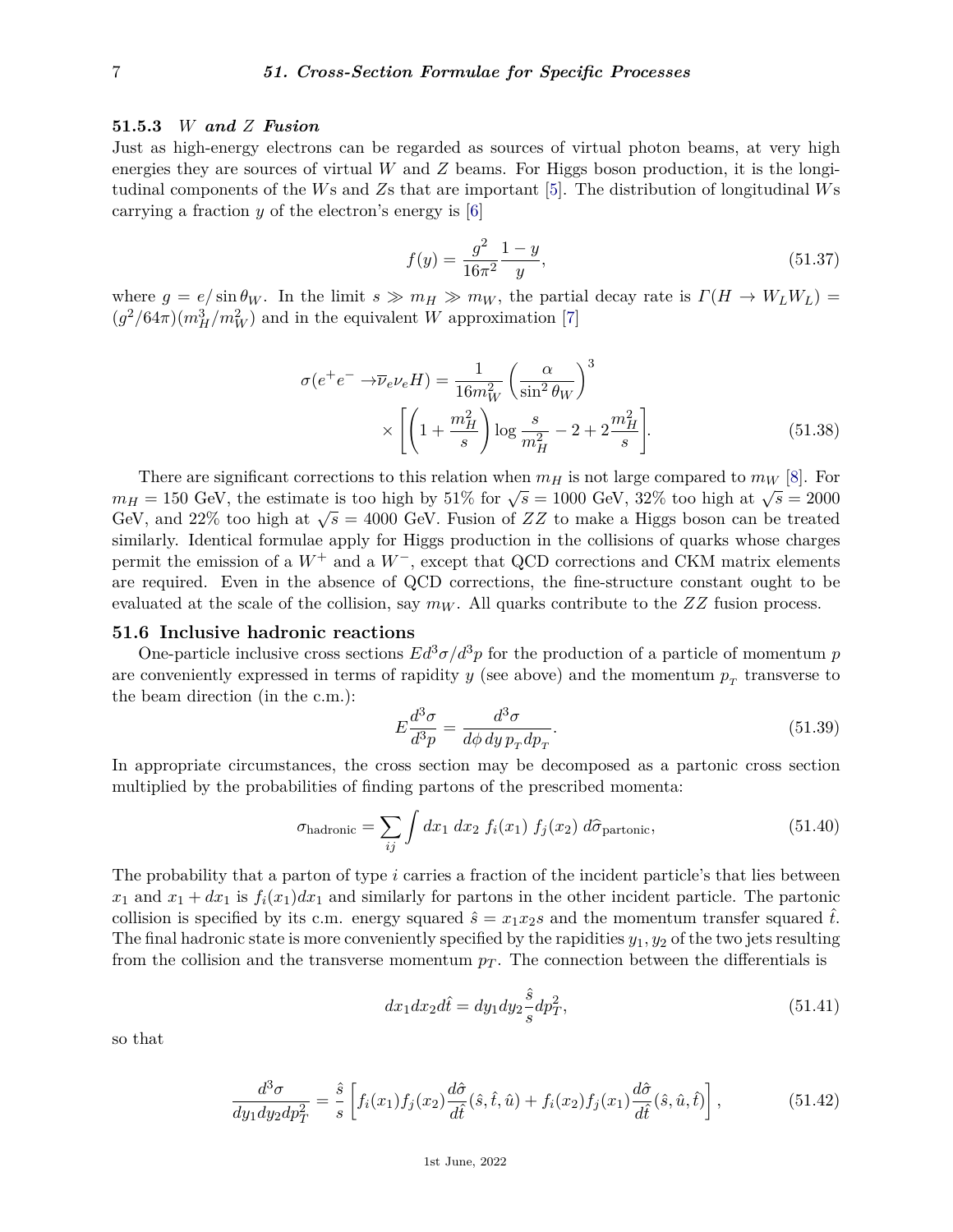where we have taken into account the possibility that the incident parton types might arise from either incident particle. The second term should be dropped if the types are identical:  $i = j$ .

## **51.7 Two-photon processes**

In the Weizsäcker-Williams picture, a high-energy electron beam is accompanied by a spectrum of virtual photons of energies  $\omega$  and invariant-mass squared  $q^2 = -Q^2$ , for which the photon number density is

$$
dn = \frac{\alpha}{\pi} \left[ 1 - \frac{\omega}{E} + \frac{\omega^2}{E^2} - \frac{m_e^2}{Q^2 E^2} \right] \frac{d\omega}{\omega} \frac{dQ^2}{Q^2},\tag{51.43}
$$

where *E* is the energy of the electron beam. The cross section for  $e^+e^- \to e^+e^-X$  is then [\[9\]](#page-19-8)

$$
d\sigma_{e^+e^- \to e^+e^- X}(s) = dn_1 dn_2 d\sigma_{\gamma\gamma \to X}(W^2),\tag{51.44}
$$

where  $W^2 = m_X^2$ . Integrating from the lower limit  $Q^2 = m_e^2$  $\frac{\omega_i^2}{E_i(E_i - \omega_i)}$  to a maximum  $Q^2$  gives

$$
\sigma_{e^+e^- \to e^+e^- X}(s) = \frac{\alpha^2}{\pi^2} \int_{z_{th}}^1 \frac{dz}{z}
$$
  
 
$$
\times \left[ \left( \ln \frac{Q_{max}^2}{zm_e^2} - 1 \right)^2 f(z) + \frac{1}{3} (\ln z)^3 \right] \sigma_{\gamma\gamma \to X}(zs), \tag{51.45}
$$

where

$$
f(z) = (1 + \frac{1}{2}z)^2 \ln(1/z) - \frac{1}{2}(1 - z)(3 + z).
$$
 (51.46)

The appropriate value of  $Q_{max}^2$  depends on the properties of the produced system *X*. For production of hadronic systems,  $Q_{max}^2 \approx m_{\rho}^2$ , while for lepton-pair production,  $Q^2 \approx W^2$ . For production of a resonance with spin  $J \neq 1$ , we have

$$
\sigma_{e^+e^- \to e^+e^-R}(s) = (2J+1)\frac{8\alpha^2\Gamma_{R\to\gamma\gamma}}{m_R^3}
$$

$$
\times \left[f(m_R^2/s)\left(\ln\frac{m_V^2s}{m_e^2m_R^2} - 1\right)^2 - \frac{1}{3}\left(\ln\frac{s}{M_R^2}\right)^3\right],\tag{51.47}
$$

where  $m_V$  is the mass that enters into the form factor for the  $\gamma \gamma \to R$  transition, typically  $m_\rho$ .

### **PART II: PROCESSES BEYOND THE STANDARD MODEL**

#### **51.8 Production of supersymmetric particles**

In supersymmetric (SUSY) theories (see Supersymmetric Particle Searches in this *Review*), every boson has a fermionic superpartner, and every fermion has a bosonic superpartner. The minimal supersymmetric Standard Model (MSSM) is a direct supersymmetrization of the Standard Model (SM), although a second Higgs doublet is needed to avoid triangle anomalies [\[10\]](#page-19-9). Under *soft* SUSY breaking, superpartner masses are lifted above the SM particle masses. In weak scale SUSY, the superpartners are invoked to stabilize the weak scale under radiative corrections, so the superpartners are expected to have masses of order the TeV scale.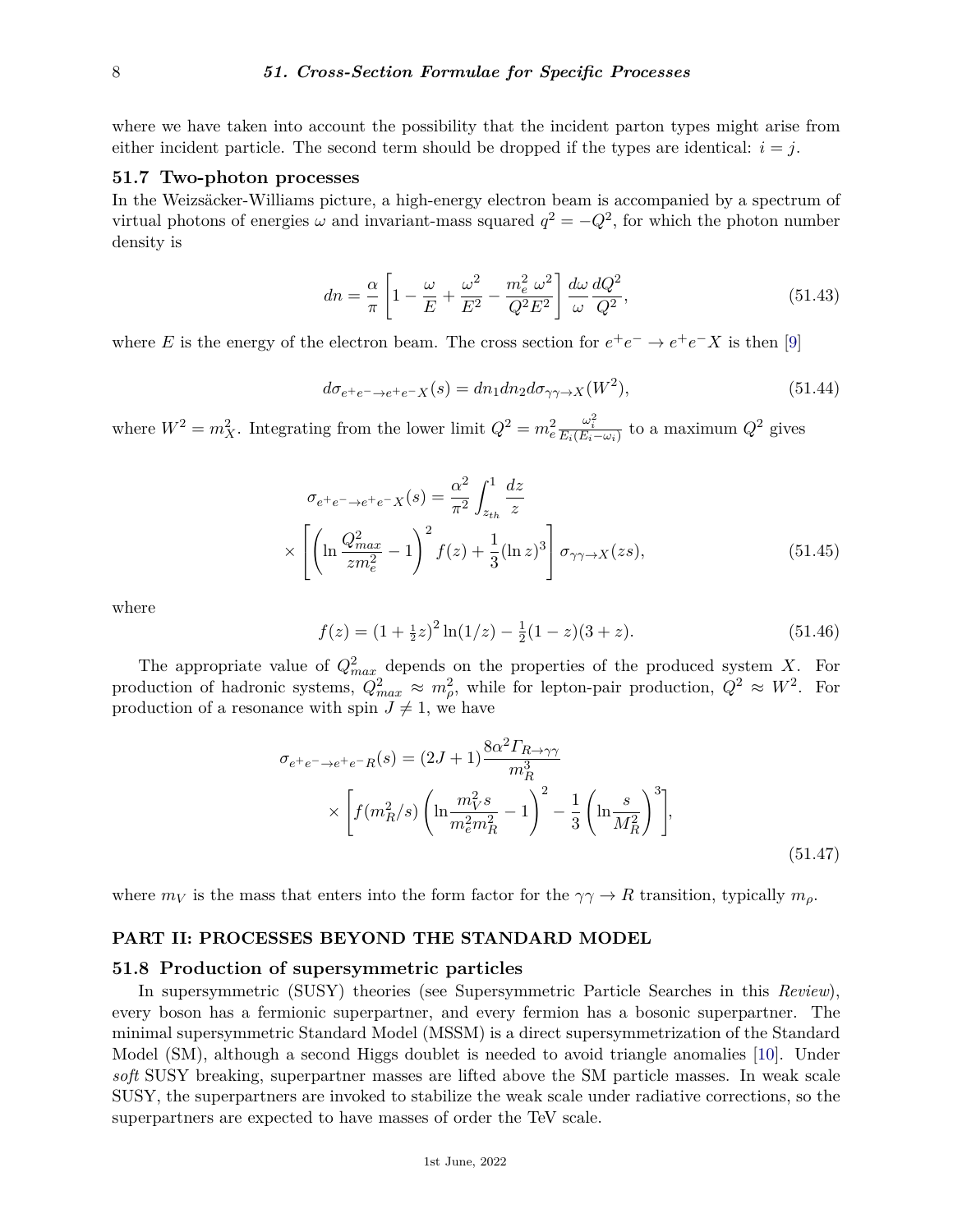### **51.8.1** *Gluino and squark production*

The superpartners of gluons are the color octet, spin $-\frac{1}{2}$  $\frac{1}{2}$  gluinos  $(\tilde{g})$ , while each helicity component of quark flavor has a spin-0 *squark* partner, *e.g.*  $\tilde{q}_L$  and  $\tilde{q}_R$ . Third generation left- and rightsquarks are expected to have large mixing, resulting in mass eigenstates  $\tilde{q}_1$  and  $\tilde{q}_2$ , with  $m_{\tilde{q}_1} < m_{\tilde{q}_2}$ (here, *q* denotes any of the SM flavors of quarks and  $\tilde{q}_i$  the corresponding flavor and type ( $i = L, R$ or 1, 2) of squark). Gluino pair production  $(\tilde{g}\tilde{g})$  takes place via either glue-glue or quark-antiquark annihilation [\[11\]](#page-19-10).

The subprocess cross sections are usually presented as differential distributions in the Mandelstam variables *s*, *t* and *u*. Note that for a  $2 \rightarrow 2$  scattering subprocess  $ab \rightarrow cd$ , the Mandelstam variable  $s = (p_a + p_b)^2 = (p_c + p_d)^2$ , where  $p_a$  is the 4-momentum of particle *a*, and so forth. The variable  $t = (p_c - p_a)^2$ , where *c* and *a* are taken conventionally to be the most similar particles in the subprocess. The variable *u* would then be equal to  $(p_d - p_a)^2$ . Note that since *s*, *t* and *u* are squares of 4-vectors, they are invariants in any inertial reference frame.

Gluino pair production at hadron colliders is described by:

$$
\frac{d\sigma}{dt}(gg \to \tilde{g}\tilde{g}) = \frac{9\pi\alpha_s^2}{4s^2} \left\{ \frac{2(m_{\tilde{g}}^2 - t)(m_{\tilde{g}}^2 - u)}{s^2} + \frac{(m_{\tilde{g}}^2 - t)(m_{\tilde{g}}^2 - u) - 2m_{\tilde{g}}^2(m_{\tilde{g}}^2 + t)}{(m_{\tilde{g}}^2 - t)^2} + \frac{(m_{\tilde{g}}^2 - t)(m_{\tilde{g}}^2 - u) - 2m_{\tilde{g}}^2(m_{\tilde{g}}^2 + u)}{(m_{\tilde{g}}^2 - u)^2} + \frac{m_{\tilde{g}}^2(s - 4m_{\tilde{g}}^2)}{(m_{\tilde{g}}^2 - t)(m_{\tilde{g}}^2 - u)} - \frac{(m_{\tilde{g}}^2 - t)(m_{\tilde{g}}^2 - u) + m_{\tilde{g}}^2(u - t)}{s(m_{\tilde{g}}^2 - t)} - \frac{(m_{\tilde{g}}^2 - t)(m_{\tilde{g}}^2 - u) + m_{\tilde{g}}^2(t - u)}{s(m_{\tilde{g}}^2 - u)} \right\},
$$
(51.48)

where  $\alpha_s$  is the strong fine structure constant. Also,

$$
\frac{d\sigma}{dt} (q\bar{q} \to \tilde{g}\tilde{g}) = \frac{8\pi \alpha_s^2}{9s^2} \left\{ \frac{4}{3} \left( \frac{m_{\tilde{g}}^2 - t}{m_{\tilde{q}}^2 - t} \right)^2 + \frac{4}{3} \left( \frac{m_{\tilde{g}}^2 - u}{m_{\tilde{q}}^2 - u} \right)^2 \right.\left. + \frac{3}{s^2} \left[ (m_{\tilde{g}}^2 - t)^2 + (m_{\tilde{g}}^2 - u)^2 + 2m_{\tilde{g}}^2 s \right] \left. - 3 \frac{\left[ (m_{\tilde{g}}^2 - t)^2 + m_{\tilde{g}}^2 s \right]}{s(m_{\tilde{q}}^2 - t)} \right.\left. - 3 \frac{\left[ (m_{\tilde{g}}^2 - u)^2 + m_{\tilde{g}}^2 s \right]}{s(m_{\tilde{q}}^2 - u)} + \frac{1}{3} \frac{m_{\tilde{g}}^2 s}{(m_{\tilde{q}}^2 - t)(m_{\tilde{q}}^2 - u)} \right\}.
$$
\n(51.49)

Gluinos can also be produced in association with squarks:  $\tilde{g}\tilde{q}_i$  production, where  $\tilde{q}_i$  represents any of the various types (left, right- or mixed) and flavors of squarks. The subprocess cross section is independent of whether the squark is the right-, left- or mixed type:

$$
\frac{d\sigma}{dt}(gq \to \tilde{g}\tilde{q}_i) = \frac{\pi \alpha_s^2}{24s^2} \frac{\left[\frac{16}{3}(s^2 + (m_{\tilde{q}_i}^2 - u)^2) + \frac{4}{3}s(m_{\tilde{q}_i}^2 - u)\right]}{s(m_{\tilde{g}}^2 - t)(m_{\tilde{q}_i}^2 - u)^2} \times \left( (m_{\tilde{g}}^2 - u)^2 + (m_{\tilde{q}_i}^2 - m_{\tilde{g}}^2)^2 + \frac{2sm_{\tilde{g}}^2(m_{\tilde{q}_i}^2 - m_{\tilde{g}}^2)}{(m_{\tilde{g}}^2 - t)} \right). \tag{51.50}
$$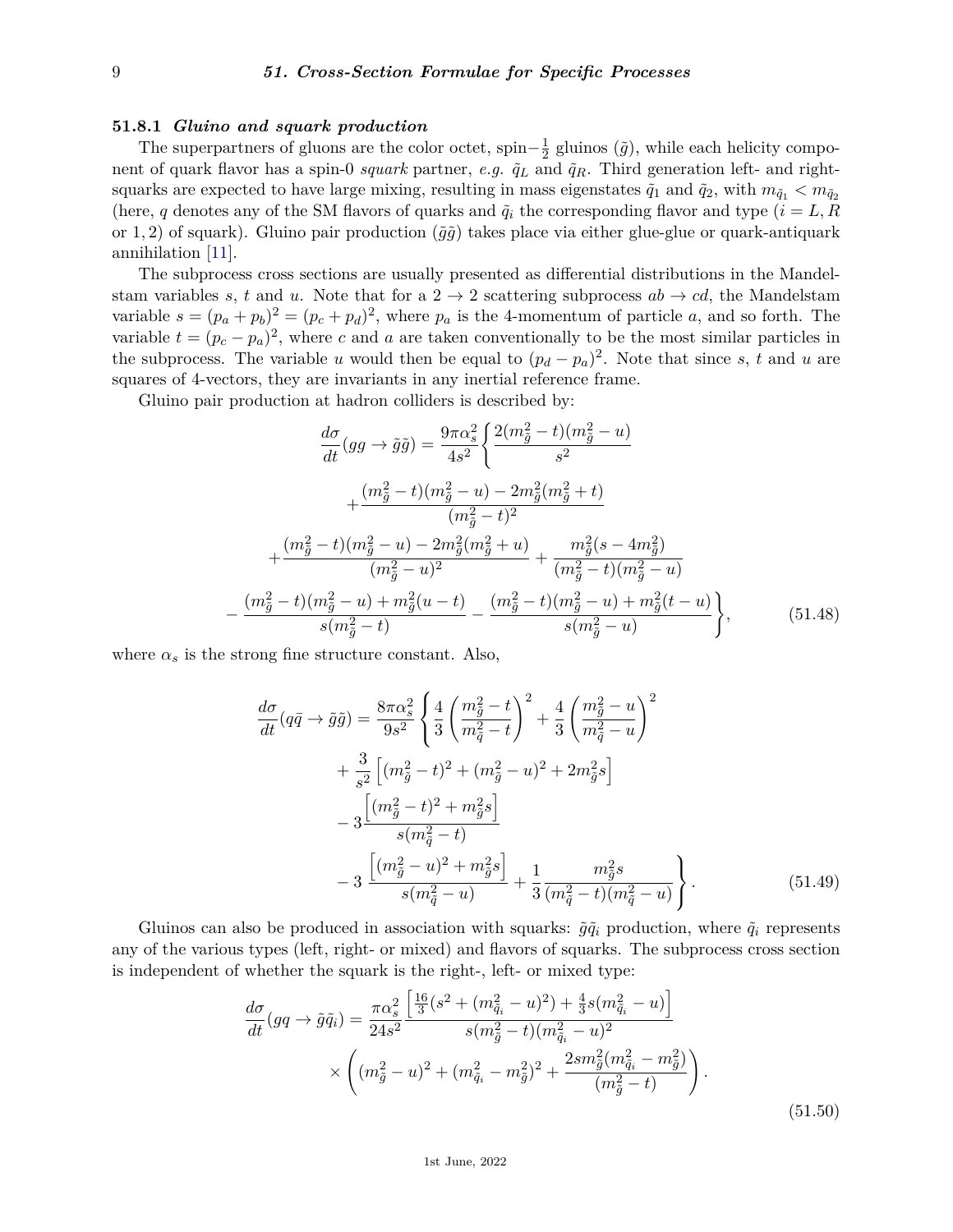## 10 *51. Cross-Section Formulae for Specific Processes*

There are many different subprocesses for production of squark pairs. Since left- and rightsquarks generally have different masses and different decay patterns, we present the differential cross section for each subprocess of  $\tilde{q}_i$  ( $i = L, R$  or 1, 2) separately. (In early literature, the following formulae were often combined into a single equation which didn't differentiate the various squark types.) The result for  $gg \to \tilde{q}_i \overline{\tilde{q}}_i$  is:

$$
\frac{d\sigma}{dt}(gg \to \tilde{q}_i\bar{\tilde{q}}_i) = \frac{\pi\alpha_s^2}{4s^2} \left\{ \frac{1}{3} \left( \frac{m_{\tilde{q}}^2 + t}{m_{\tilde{q}}^2 - t} \right)^2 + \frac{1}{3} \left( \frac{m_{\tilde{q}}^2 + u}{m_{\tilde{q}}^2 - u} \right)^2 \right.\n+ \frac{3}{32s^2} \left( 8s(4m_{\tilde{q}}^2 - s) + 4(u - t)^2 \right) + \frac{7}{12}\n- \frac{1}{48} \frac{(4m_{\tilde{q}}^2 - s)^2}{(m_{\tilde{q}}^2 - t)(m_{\tilde{q}}^2 - u)}\n+ \frac{3}{32} \frac{\left[ (t - u)(4m_{\tilde{q}}^2 + 4t - s) - 2(m_{\tilde{q}}^2 - u)(6m_{\tilde{q}}^2 + 2t - s) \right]}{s(m_{\tilde{q}}^2 - t)}\n+ \frac{3}{32} \frac{\left[ (u - t)(4m_{\tilde{q}}^2 + 4u - s) - 2(m_{\tilde{q}}^2 - t)(6m_{\tilde{q}}^2 + 2u - s) \right]}{s(m_{\tilde{q}}^2 - u)}\n+ \frac{7}{96} \frac{\left[ 4m_{\tilde{q}}^2 + 4t - s \right]}{m_{\tilde{q}}^2 - t} + \frac{7}{96} \frac{\left[ 4m_{\tilde{q}}^2 + 4u - s \right]}{m_{\tilde{q}}^2 - u} \right\}, \tag{51.51}
$$

which has an obvious  $u \leftrightarrow t$  symmetry.

For  $q\bar{q} \rightarrow \tilde{q}_i \bar{\tilde{q}}_i$  with the same initial and final state flavors, we have

$$
\frac{d\sigma}{dt}(q\bar{q} \to \tilde{q}_i\bar{\tilde{q}}_i) = \frac{2\pi\alpha_s^2}{9s^2} \left\{ \frac{1}{(t - m_{\tilde{g}}^2)^2} + \frac{2}{s^2} - \frac{2/3}{s(t - m_{\tilde{g}}^2)} \right\} \times \left[ -st - (t - m_{\tilde{q}_i}^2)^2 \right],
$$
\n(51.52)

while if initial and final state flavors are different  $(q\bar{q} \rightarrow \tilde{q}'_i \bar{\tilde{q}}'_i)$  we instead have

$$
\frac{d\sigma}{dt}(q\bar{q} \to \tilde{q}'_i \tilde{q}'_i) = \frac{4\pi\alpha_s^2}{9s^4} \left[ -st - (t - m_{\tilde{q}'_i}^2)^2 \right].
$$
\n(51.53)

If the two initial state quarks are of different flavors, then we have

$$
\frac{d\sigma}{dt}(q\bar{q}' \to \tilde{q}_i \bar{\tilde{q}}'_i) = \frac{2\pi\alpha_s^2 - st - (t - m_{\tilde{q}_i}^2)^2}{9s^2}.
$$
\n(51.54)

If the initial quarks are of different flavor and final state squarks are of different type  $(i \neq j)$  then

$$
\frac{d\sigma}{dt}(q\bar{q}' \to \tilde{q}_i \bar{\tilde{q}}'_j) = \frac{2\pi\alpha_s^2}{9s^2} \frac{m_{\tilde{g}}^2 s}{(t - m_{\tilde{g}}^2)^2}.
$$
\n(51.55)

For same-flavor initial state quarks, but final state unlike-type squarks, we also have

$$
\frac{d\sigma}{dt}(q\bar{q}\rightarrow\tilde{q}_i\bar{\tilde{q}}_j) = \frac{2\pi\alpha_s^2}{9s^2}\frac{m_{\tilde{g}}^2s}{(t-m_{\tilde{g}}^2)^2}.
$$
\n(51.56)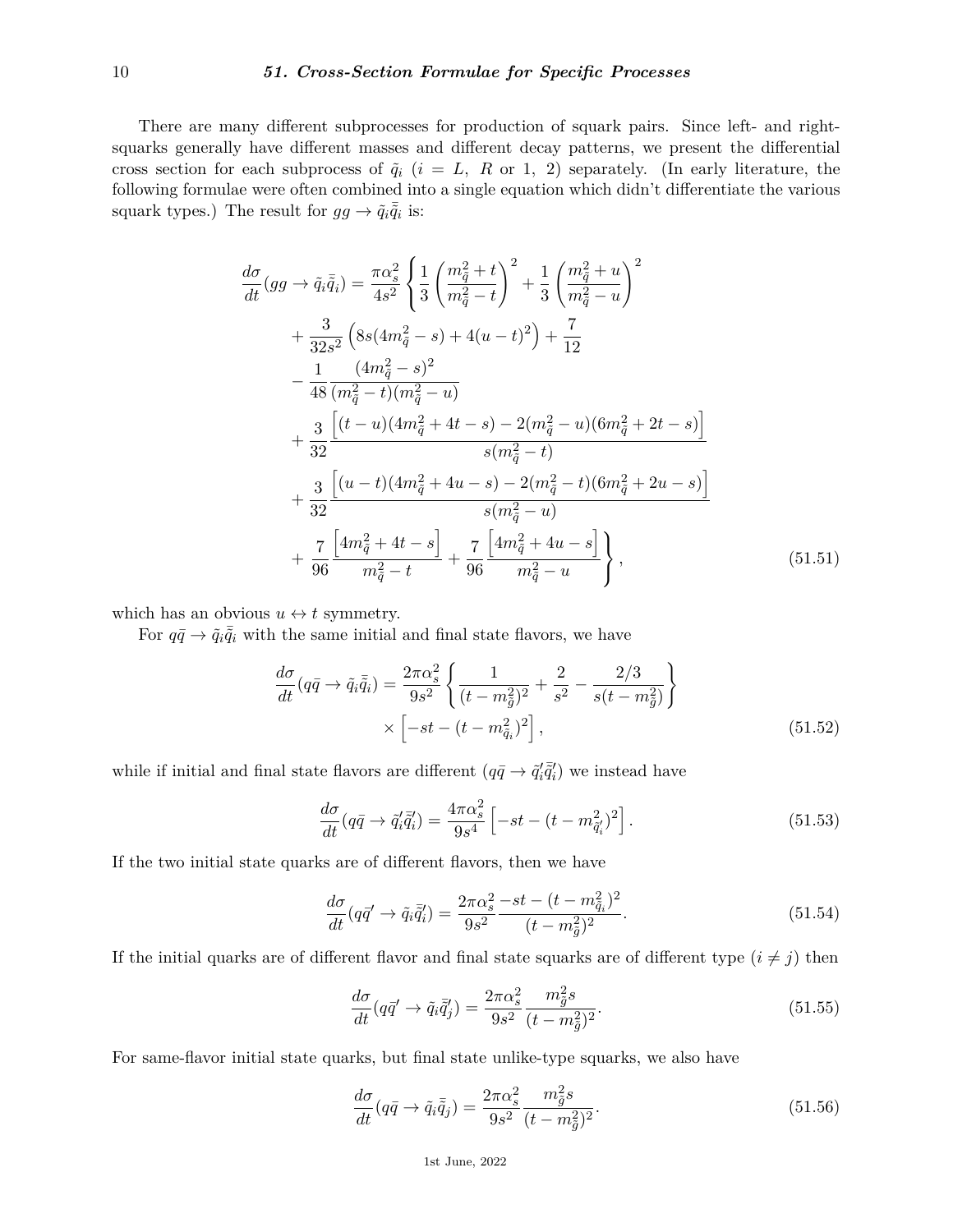There also exist cross sections for quark-quark annihilation to squark pairs. For same flavor quarkquark annihilation to same flavor/same type final state squarks,

$$
\frac{d\sigma}{dt}(qq \to \tilde{q}_i \tilde{q}_i) =
$$
\n
$$
= \frac{\pi \alpha_s^2}{9s^2} m_{\tilde{g}}^2 s \left\{ \frac{1}{(t - m_{\tilde{g}}^2)^2} + \frac{1}{(u - m_{\tilde{g}}^2)^2} - \frac{2/3}{(t - m_{\tilde{g}}^2)(u - m_{\tilde{g}}^2)} \right\},
$$
\n(51.57)

while if the final type squarks are different  $(i \neq j)$ , we have

$$
\frac{d\sigma}{dt}(qq \to \tilde{q}_i\tilde{q}_j) =
$$

$$
\frac{2\pi\alpha_s^2}{9s^2} \times \left\{ \frac{[-st - (t - m_{\tilde{q}_i}^2)(t - m_{\tilde{q}_j}^2)]}{(t - m_{\tilde{g}}^2)} + \frac{[-su - (u - m_{\tilde{q}_i}^2)(u - m_{\tilde{q}_j}^2)]}{(u - m_{\tilde{g}}^2)} \right\}.
$$
\n(51.58)

If initial/final state flavors are different, but final state squark types are the same, then

$$
\frac{d\sigma}{dt}(qq' \to \tilde{q}_i \tilde{q}'_i) = \frac{2\pi\alpha_s^2}{9s^2} \frac{m_{\tilde{g}}^2 s}{(t - m_{\tilde{g}}^2)^2}.
$$
\n(51.59)

If initial quark flavors are different and final squark types are different, then

$$
\frac{d\sigma}{dt}(qq' \to \tilde{q}_i \tilde{q}'_j) = \frac{2\pi\alpha_s^2 - st - (t - m_{\tilde{q}_i}^2)(t - m_{\tilde{q}_j}^2)}{9s^2}.
$$
\n(51.60)

### **51.8.2** *Gluino and squark associated production*

In the MSSM, the charged spin- $\frac{1}{2}$  winos and higgsinos mix to make chargino states  $\chi_1^{\pm}$  and  $\chi_2^{\pm}$ , with  $m_{\chi_1^{\pm}} < m_{\chi_2^{\pm}}$ . The spin– $\frac{1}{2}$  $\frac{1}{2}$  neutral bino, wino and higgsino fields mix to give four neutralino mass eigenstates  $\chi_{1,2,3,4}^0$  ordered according to mass. We sometimes denote the charginos and neutralinos collectively as -inos for notational simplicity

For gluino and squark production in association with charginos and neutralinos [\[12\]](#page-19-11), the quark-squark-neutralino couplings<sup>[1](#page-10-0)</sup> are defined by the interaction Lagrangian terms

$$
\mathcal{L}_{\tilde{f}f\tilde{\chi}_{i}^{0}} = \left[ i A^f_{\tilde{\chi}_{i}^{0}} \tilde{f}_{L}^{\dagger} \bar{\tilde{\chi}}_{i}^{0} P_{L} f + i B^f_{\tilde{\chi}_{i}^{0}} \tilde{f}_{R}^{\dagger} \bar{\tilde{\chi}}_{i}^{0} P_{R} f + \text{h.c.} \right]
$$

, where  $A^f_{\tilde{z}}$  $\frac{f}{\tilde{\chi}_i^0}$  and  $B_{\tilde{\chi}}^f$ and in the case of third generation fermions, Yukawa couplings. Their form depends on the con- $\tilde{\chi}^0_i$  are coupling constants involving gauge couplings, neutralino mixing elements ventions used for setting up the MSSM Lagrangian, and can be found in various reviews [\[14\]](#page-19-12) and textbooks [\[13,](#page-19-13) [15\]](#page-19-14).  $P_L$  and  $P_R$  are the usual left- and right- spinor projection operators and  $f$ denotes any of the SM fermions *u, d, e,*  $\nu_e$ *,*  $\dots$ . The fermion-sfermion- chargino couplings have the form  $\mathcal{L} = \left[ i A_{\tilde{\chi}_i^-}^d \tilde{u}_L^{\dagger} \overline{\tilde{\chi}_i}^c P_L d + i A_{\tilde{\chi}_i^-}^u \tilde{d}_L^{\dagger} \overline{\tilde{\chi}_i}^c P_L u + \text{h.c.} \right]$  for u and d quarks, where the  $A_{\tilde{\chi}_i^-}^d$  and

<span id="page-10-0"></span><sup>&</sup>lt;sup>1</sup>The couplings  $A_{\tilde{\chi}_{i}^{0}}^{f}$  and  $B_{\tilde{\chi}_{i}^{0}}^{f}$  are given explicitly in Ref. [\[13\]](#page-19-13) in Eq. (8.87). Also, the couplings  $A_{\tilde{\chi}_{i}^{-}}^{d}$  and  $A_{\tilde{\chi}_{i}^{-}}^{u}$  are given in Eq. (8.93). The couplings  $X_i^j$  and  $Y_i^j$  are given by Eq. (8.103), while the  $x_i$  and  $y_i$  couplings are given in Eq. (8.100). Finally, the couplings  $W_{ij}$  are given in Eq. (8.101).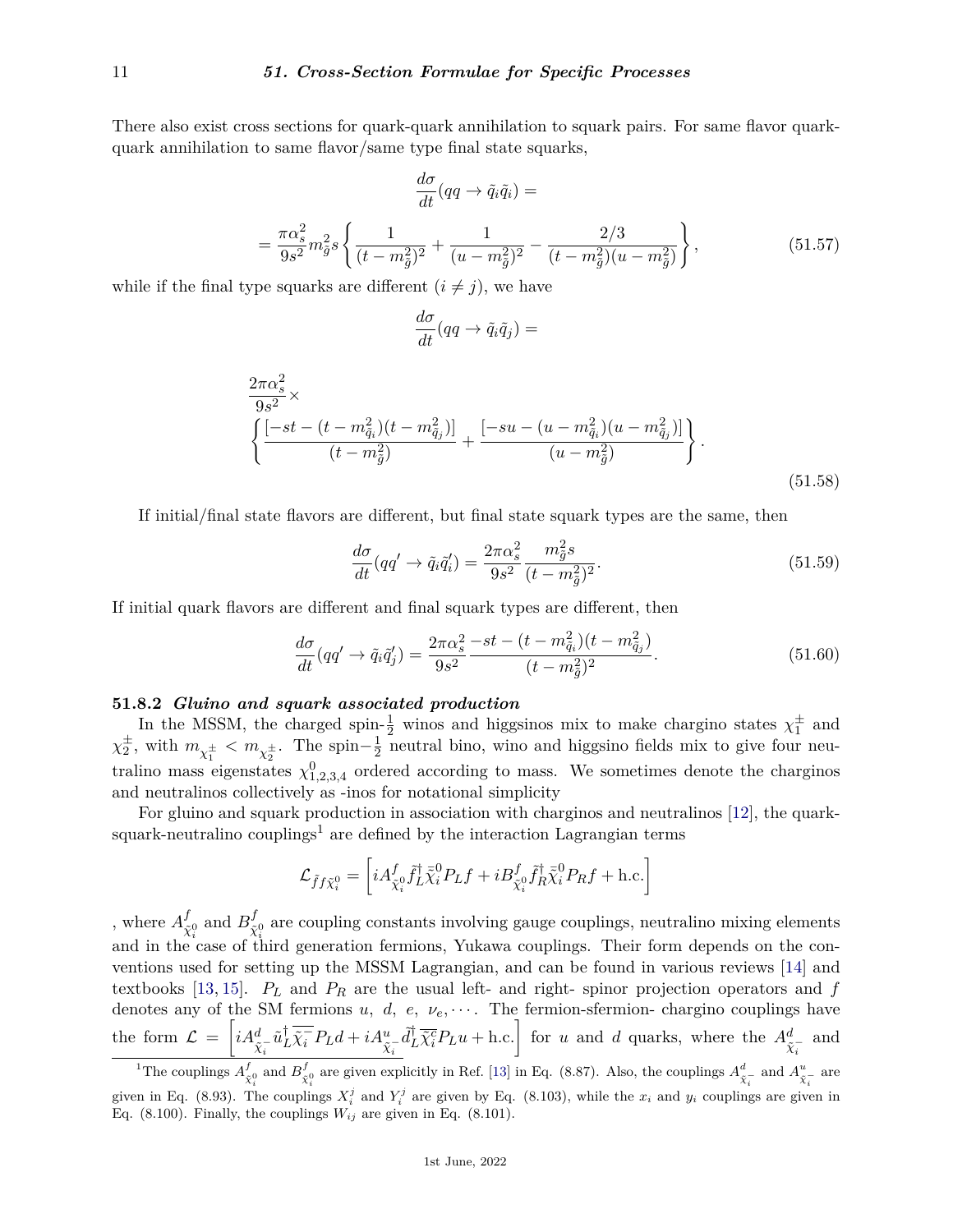$A^u_{\tilde{\chi}^-_i}$  couplings are again convention-dependent, and can be found in textbooks. The superscript *c* denotes "charge conjugate spinor", defined by  $\psi^c \equiv C \bar{\psi}^T$ .

The subprocess cross sections for chargino-squark associated production occur via squark exchange and are given by

$$
\frac{d\sigma}{dt}(\bar{u}g \to \tilde{\chi}_i \bar{\tilde{d}}_L) = \frac{\alpha_s}{24s^2} |A^u_{\tilde{\chi}_i}|^2 \psi(m_{\tilde{d}_L}, m_{\tilde{\chi}_i^{-}}, t), \tag{51.61}
$$

$$
\frac{d\sigma}{dt}(dg \to \tilde{\chi}_i^- \tilde{u}_L) = \frac{\alpha_s}{24s^2} |A_{\tilde{\chi}_i^-}^d|^2 \psi(m_{\tilde{u}_L}, m_{\tilde{\chi}_i^-}, t), \tag{51.62}
$$

while neutralino-squark production is given by

$$
\frac{d\sigma}{dt}(qg \to \tilde{\chi}_i^0 \tilde{q}) = \frac{\alpha_s}{24s^2} \left( |A_{\tilde{\chi}_i^0}^q|^2 + |B_{\tilde{\chi}_i^0}^q|^2 \right) \psi(m_{\tilde{q}}, m_{\tilde{\chi}_i^0}, t),\tag{51.63}
$$

where

$$
\psi(m_1, m_2, t) = \frac{s + t - m_1^2}{2s} - \frac{m_1^2(m_2^2 - t)}{(m_1^2 - t)^2} + \frac{t(m_2^2 - m_1^2) + m_2^2(s - m_2^2 + m_1^2)}{s(m_1^2 - t)}.
$$
\n(51.64)

Here, the variable *t* is given by the square of "squark-minus-quark" four-momentum. The neutralinogluino associated production cross section also occurs via squark exchange and is given by

$$
\frac{d\sigma}{dt}(q\bar{q} \to \tilde{\chi}_i^0 \tilde{g}) = \frac{\alpha_s}{18s^2} \left( |A_{\tilde{\chi}_i^0}^q|^2 + |B_{\tilde{\chi}_i^0}^q|^2 \right) \left[ \frac{(m_{\tilde{\chi}_i^0}^2 - t)(m_{\tilde{g}}^2 - t)}{(m_{\tilde{q}}^2 - t)^2} + \frac{(m_{\tilde{\chi}_i^0}^2 - u)(m_{\tilde{g}}^2 - u)}{(m_{\tilde{q}}^2 - u)^2} - \frac{2\eta_i \eta_{\tilde{g}} m_{\tilde{g}} m_{\tilde{\chi}_i^0} s}{(m_{\tilde{q}}^2 - t)(m_{\tilde{q}}^2 - u)} \right],
$$
\n(51.65)

where  $\eta_i$  is the sign of the neutralino mass eigenvalue and  $\eta_{\tilde{g}}$  is the sign of the gluino mass eigenvalue. We also have chargino-gluino associated production:

$$
\frac{d\sigma}{dt}(\bar{u}d \to \tilde{\chi}_i^-\tilde{g}) = \frac{\alpha_s}{18s^2} \left[ |A_{\tilde{\chi}_i^-}^u|^2 \frac{(m_{\tilde{\chi}_i^-}^2 - t)(m_{\tilde{g}}^2 - t)}{(m_{\tilde{d}_L}^2 - t)^2} + |A_{\tilde{\chi}_i^-}^d|^2 \frac{(m_{\tilde{\chi}_i^-}^2 - u)(m_{\tilde{g}}^2 - u)}{(m_{\tilde{u}_L}^2 - u)^2} + \frac{2\eta_{\tilde{g}} Re(A_{\tilde{\chi}_i^-}^u A_{\tilde{\chi}_i^-}^d) m_{\tilde{g}} m_{\tilde{\chi}_i} s}{(m_{\tilde{u}_L}^2 - t)(m_{\tilde{u}_L}^2 - u)} \right],
$$
\n(51.66)

where  $\hat{t} = (\tilde{g} - d)^2$  and in the third term one must take the real part of the in general complex coupling constant product.

## **51.8.3** *Slepton and sneutrino production*

The subprocess cross section for  $\tilde{\ell}_L \bar{\tilde{\nu}}_{\ell_L}$  production ( $\ell = e$  or  $\mu$ ) occurs via *s*-channel *W* exchange and is given by

$$
\frac{d\sigma}{dt}(d\bar{u}\to \tilde{\ell}_L \bar{\tilde{\nu}}_{\ell_L}) = \frac{g^4 |D_W(s)|^2}{192\pi s^2} \left( tu - m_{\tilde{\ell}_L}^2 m_{\tilde{\nu}_{\ell_L}}^2 \right),\tag{51.67}
$$

where  $D_W(s) = 1/(s - M_W^2 + iM_W \Gamma_W)$  is the *W*-boson propagator denominator. The production of  $\tilde{\tau}_1 \tilde{\nu}_\tau$  is given as above, but replacing  $m_{\tilde{\ell}_L} \to m_{\tilde{\tau}_1}$ ,  $m_{\tilde{\nu}_{\ell_L}} \to m_{\tilde{\nu}_\tau}$  and multiplying by an overall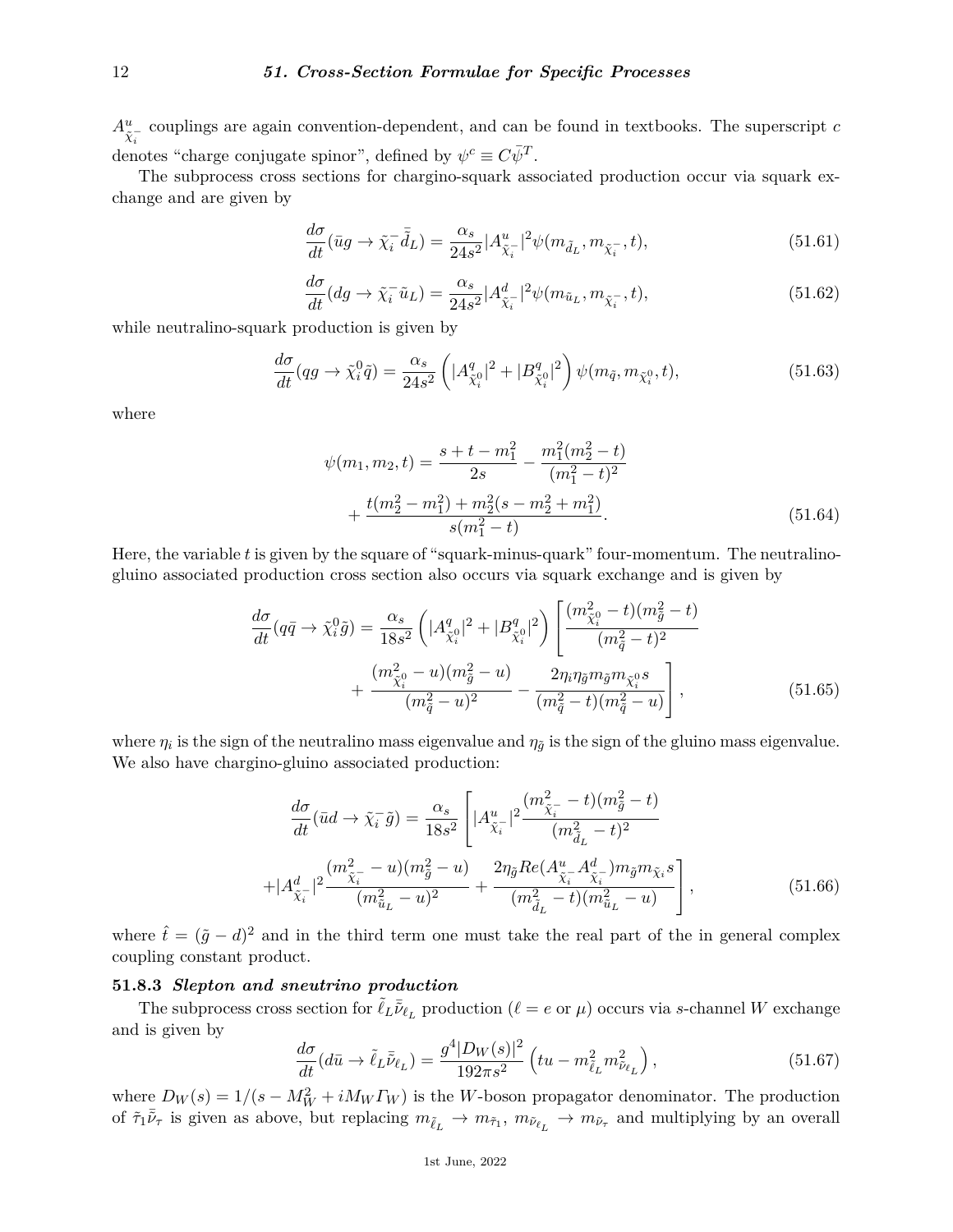| $f_{-}$        | $q_f$          | $\alpha_f$                    | $\beta_f$           |
|----------------|----------------|-------------------------------|---------------------|
| $\ell$         | $-1$           | $rac{1}{4}(3t-c)$             | $\frac{1}{4}(t+c)$  |
| $\nu_{\ell}$   | 0              | $\frac{1}{4}(t+c)$            | $-\frac{1}{4}(t+c)$ |
| $\overline{u}$ | $rac{2}{3}$    | $-\frac{5}{12}t+\frac{1}{4}c$ | $-\frac{1}{4}(t+c)$ |
| d              | $-\frac{1}{3}$ | $\frac{1}{12}t-\frac{1}{4}c$  | $\frac{1}{4}(t+c)$  |

**Table 51.1:** The constants  $\alpha_f$  and  $\beta_f$  that appear in in the SM neutral current Lagrangian. Here  $t \equiv \tan \theta_W$  and  $c \equiv \cot \theta_W$ .

factor of  $\cos^2\theta_\tau$  (where  $\theta_\tau$  is the tau-slepton mixing angle). Similar substitutions hold for  $\tilde{\tau}_2\bar{\tilde{\nu}}_\tau$ production, except the overall factor is  $\sin^2 \theta_\tau$ .

The subprocess cross section for  $\tilde{\ell}_L \overline{\tilde{\ell}}_L$  production occurs via *s*-channel  $\gamma$  and *Z* exchange, and depends on the neutral current interaction, with fermion couplings to  $\gamma$  and  $Z^0$  given by  $\mathcal{L}_{\text{neutral}} =$  $-eq_f\bar{f}\gamma^{\mu}fA_{\mu}+e\bar{f}\gamma^{\mu}(\alpha_f+\beta_f\gamma_5)fZ_{\mu}$  (with values of  $q_f$ ,  $\alpha_f$ , and  $\beta_f$  given in Table-51.1.

The subprocess cross section is given by

$$
\frac{d\sigma}{dt}(q\bar{q}\rightarrow \tilde{\ell}_L\bar{\tilde{\ell}}_L) = \frac{e^4}{24\pi s^2} \left(tu - m_{\tilde{\ell}_L}^4\right) \times
$$
\n
$$
\left\{ \frac{q_\ell^2 q_q^2}{s^2} + (\alpha_\ell - \beta_\ell)^2 (\alpha_q^2 + \beta_q^2) |D_Z(s)|^2 \right\}
$$
\n
$$
+ \frac{2q_\ell q_q \alpha_q (\alpha_\ell - \beta_\ell)(s - M_Z^2)}{s} |D_Z(s)|^2 \right\},
$$
\n(51.68)

where  $D_Z(s) = 1/(s - M_Z^2 + iM_Z\Gamma_Z)$ . The cross section for sneutrino production is given by the same formula, but with  $\alpha_{\ell}$ ,  $\beta_{\ell}$ ,  $q_{\ell}$  and  $m_{\tilde{\ell}_L}$  replaced by  $\alpha_{\nu}$ ,  $\beta_{\nu}$ , 0 and  $m_{\tilde{\nu}_L}$ , respectively. The cross section for  $\tilde{\tau}_1 \tilde{\bar{\tau}}_1$  production is obtained by replacing  $m_{\tilde{\ell}_L} \to m_{\tilde{\tau}_1}$  and  $\beta_{\ell} \to \beta_{\ell} \cos 2\theta_{\tau}$ . The cross section for  $\tilde{\ell}_R \overline{\tilde{\ell}}_R$  production is given by substituting  $\alpha_{\ell} - \beta_{\ell} \to \alpha_{\ell} + \beta_{\ell}$  and  $m_{\tilde{\ell}_L} \to m_{\tilde{\ell}_R}$  in the equation above. The cross section for  $\tilde{\tau}_2 \tilde{\tilde{\tau}}_2$  production is obtained from the formula for  $\tilde{\ell}_R \tilde{\tilde{\ell}}_R$ production by replacing  $m_{\tilde{\ell}_R} \to m_{\tilde{\tau}_2}$  and  $\beta_{\ell} \to \beta_{\ell} \cos 2\theta_{\tau}$ .

Finally, the cross section for  $\tilde{\tau}_1 \tilde{\tau}_2$  production occurs only via *Z* exchange, and is given by

$$
\frac{d\sigma}{dt}(q\bar{q}\to\tilde{\tau}_1\tilde{\bar{\tau}}_2) = \frac{d\sigma}{dt}(q\bar{q}\to\tilde{\bar{\tau}}_1\tilde{\tau}_2) =
$$
\n
$$
\frac{e^4}{24\pi s^2}(\alpha_q^2 + \beta_q^2)\beta_\ell^2 \sin^2 2\theta_\tau |D_Z(s)|^2 (ut - m_{\tilde{\tau}_1}^2 m_{\tilde{\tau}_2}^2). \tag{51.69}
$$

# **51.8.4** *Chargino and neutralino pair production* 51.8.4.1  $\tilde{\chi}_i^-\tilde{\chi}_j^0$  production

The subprocess cross section for  $d\bar{u} \to \tilde{\chi}_i^-\tilde{\chi}_j^0$  depends on Lagrangian couplings

$$
\mathcal{L}_{W\bar{u}d}=-\frac{g}{\sqrt{2}}\bar{u}\gamma_{\mu}P_{L}dW^{+\mu}\ +\mathrm{h.c.}
$$

$$
\mathcal{L}_{W\tilde{\chi}_i^-\tilde{\chi}_j^0} = -g(-i)^{\theta_j}\overline{\tilde{\chi}}_{i}^-\left[X_i^j + Y_i^j\gamma_5\right]\gamma_\mu\tilde{\chi}_j^0W^{-\mu} + \text{h.c.}
$$

,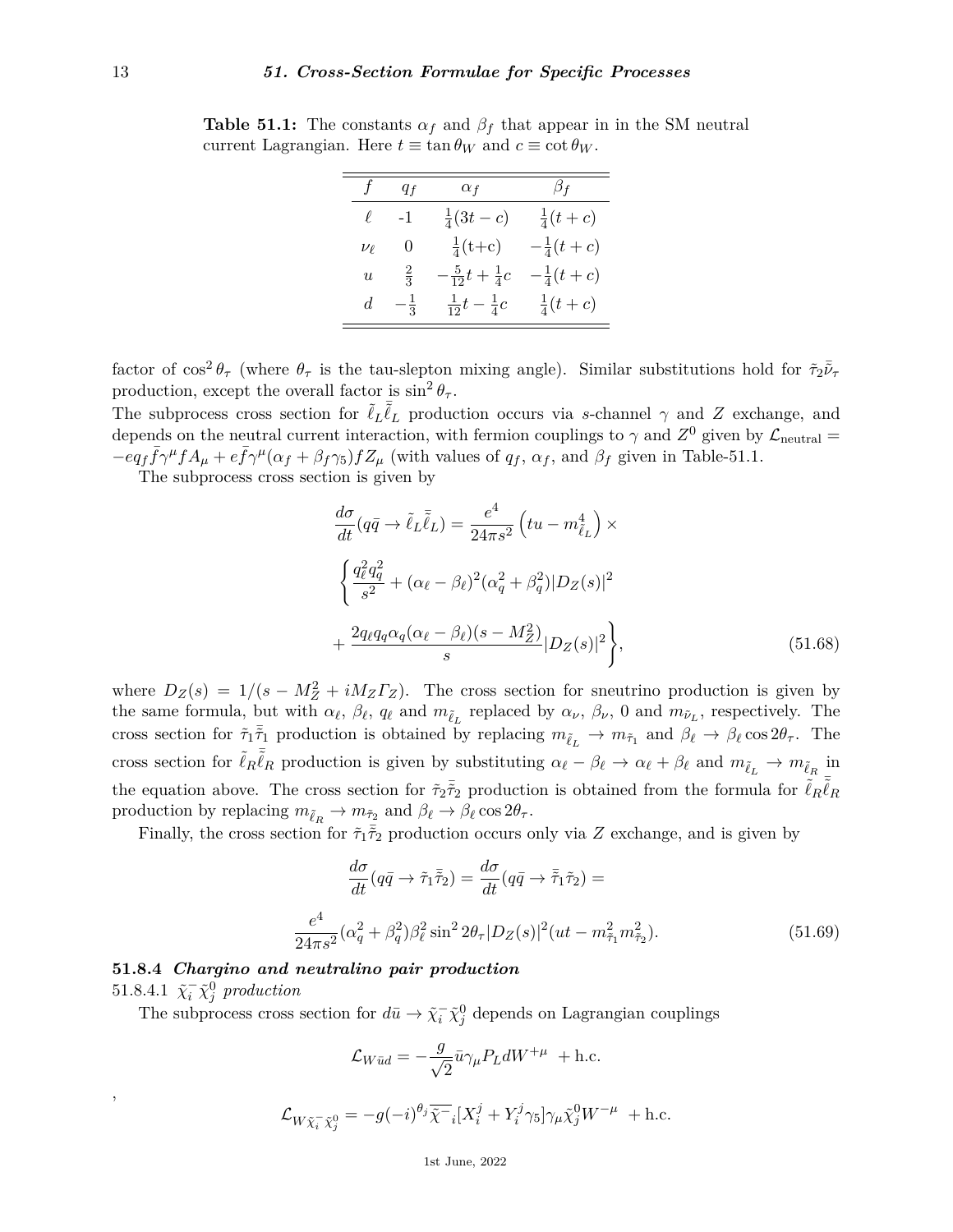and

$$
\mathcal{L}_{q\tilde{q}\tilde{\chi}^-_i} = iA^d_{\tilde{\chi}^-_i}\tilde{u}^\dagger_L \overline{\tilde{\chi}^-_i} P_L d + iA^u_{\tilde{\chi}^-_i}\tilde{d}^\dagger_L \overline{\tilde{\chi}^c_i} P_L u + \text{h.c.}
$$

$$
\mathcal{L}_{q\tilde{q}\tilde{\chi}^0_j}=iA_{\tilde{\chi}^0_j}^q\tilde{q}^\dagger_L\overline{\tilde{\chi}^0}_j P_L q\ +{\rm h.c.}
$$

. Contributing diagrams include *W* exchange and also  $\tilde{d}_L$  and  $\tilde{u}_L$  squark exchange. The  $X_i^j$ *i* and  $Y_i^j$  $\tilde{i}$  couplings are new, and again convention-dependent: the cross section formulae works if the interaction Lagrangian is written in the above form, so that the couplings can be suitably extracted. The term  $\theta_j = 0$  (1) if  $m_{\tilde{\chi}^0_j} > 0$  ( $<$  0); it comes about because the neutralino field must be re-defined by a  $-i\gamma_5$  transformation if its mass eigenvalue is negative [\[13\]](#page-19-13). The subprocess cross section is given in terms of dot products of four momenta, where particle labels are used to denote their four-momenta; note that all mass terms in the cross section formulae are positive definite, so that the signs of mass eigenstates have been absorbed into the Lagrangian couplings, as for instance in Ref. [\[13\]](#page-19-13). We then have

$$
\frac{d\sigma}{dt}(d\bar{u}\rightarrow \tilde{\chi}_i^-\tilde{\chi}_j^0) = \frac{1}{192\pi s^2}
$$
\n
$$
\left[T_W + T_{\tilde{d}_L} + T_{\tilde{u}_L} + T_{W\tilde{d}_L} + T_{W\tilde{u}_L} + T_{\tilde{d}_L\tilde{u}_L}\right]
$$
\n(51.70)

where

$$
T_W = 8g^4|D_W(s)|^2 \left\{ [X_i^{j2} + Y_i^{j2}](\tilde{\chi}_j^0 \cdot d\tilde{\chi}_i^- \cdot \bar{u} + \tilde{\chi}_j^0 \cdot \bar{u}\tilde{\chi}_i^- \cdot d) + 2(X_i^j Y_i^j)(\tilde{\chi}_j^0 \cdot d\tilde{\chi}_i^- \cdot \bar{u} - \tilde{\chi}_j^0 \cdot \bar{u}\tilde{\chi}_i^- \cdot d) + [X_i^{j2} - Y_i^{j2}]m_{\tilde{\chi}_i^-}m_{\tilde{\chi}_j^0}d \cdot \bar{u} \right\},
$$
\n(51.71)

$$
T_{\tilde{d}_L} = \frac{4|A_{\tilde{\chi}_i^-}^u|^2|A_{\tilde{\chi}_j^0}^d|^2}{[(\tilde{\chi}_i^- - \bar{u})^2 - m_{\tilde{d}_L}^2]^2} \ d \cdot \tilde{\chi}_j^0 \tilde{\chi}_i^- \cdot \bar{u},\tag{51.72}
$$

$$
T_{\tilde{u}_L} = \frac{4|A_{\tilde{\chi}_i^-}^d|^2|A_{\tilde{\chi}_j^0}^u|^2}{[(\tilde{\chi}_j^0 - \bar{u})^2 - m_{\tilde{u}_L}^2]^2} \ \bar{u} \cdot \tilde{\chi}_j^0 \tilde{\chi}_i^- \cdot d \tag{51.73}
$$

$$
T_{W\tilde{d}_{L}} = \frac{-\sqrt{2}g^{2}Re[A^{d*}_{\tilde{\chi}_{j}^{0}}A^{u}_{\tilde{\chi}_{i}^{-}}(-i)^{\theta_{j}}](s - M_{W}^{2})|D_{W}(s)|^{2}}{(\tilde{\chi}_{i}^{-} - \bar{u})^{2} - m_{\tilde{d}_{L}}^{2}} \times \left\{8(X_{i}^{j} + Y_{i}^{j})\tilde{\chi}_{j}^{0} \cdot d\bar{u} \cdot \tilde{\chi}_{i}^{-} + 4(X_{i}^{j} - Y_{i}^{j})m_{\tilde{\chi}_{i}^{-}}m_{\tilde{\chi}_{j}^{0}}d \cdot \bar{u}\right\}
$$
(51.74)

$$
T_{W\tilde{u}_{L}} = \frac{\sqrt{2}g^{2}Re[A_{\tilde{\chi}_{i}}^{d*}A_{\tilde{\chi}_{j}}^{u}(-i)^{\theta_{j}}](s - M_{W}^{2})|D_{W}(s)|^{2}}{(\tilde{\chi}_{j}^{0} - \bar{u})^{2} - m_{\tilde{u}_{L}}^{2}} \times \left\{8(X_{i}^{j} - Y_{i}^{j})\tilde{\chi}_{j}^{0} \cdot \bar{u}d \cdot \tilde{\chi}_{i}^{-} + 4(X_{i}^{j} + Y_{i}^{j})m_{\tilde{\chi}_{i}}^{-}m_{\tilde{\chi}_{j}^{0}}d \cdot \bar{u}\right\}
$$
(51.75)

,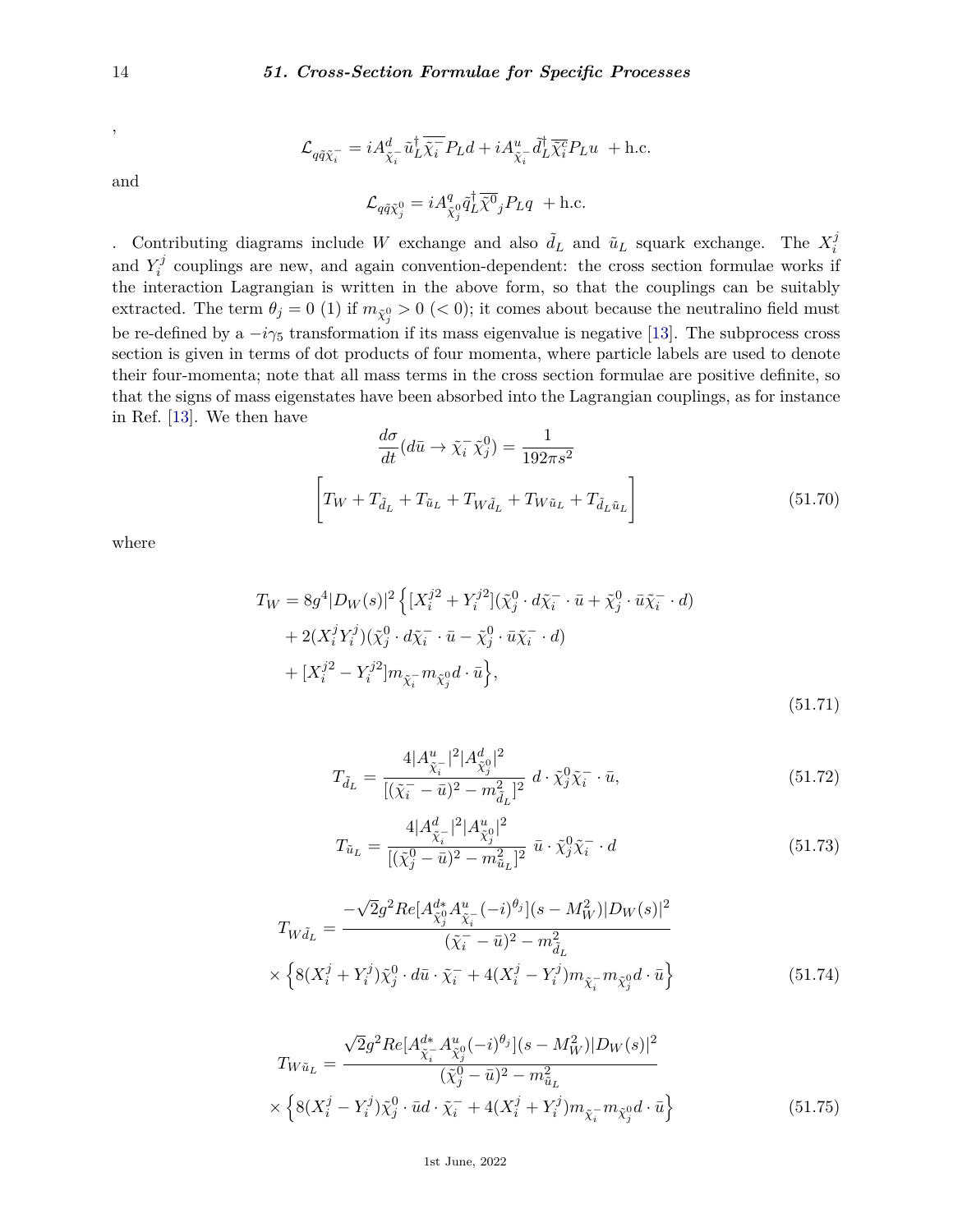and

$$
T_{\tilde{d}_L\tilde{u}_L} = -\frac{4Re[A^d_{\tilde{\chi}^0_j} A^{u*}_{\tilde{\chi}^-_i} A^{d*}_{\tilde{\chi}^-_i} A^{u}_{\tilde{\chi}^0_j}]m_{\tilde{\chi}^-_i} m_{\tilde{\chi}^0_j} d \cdot \bar{u}}{[(\tilde{\chi}^-_i - \bar{u})^2 - m_{\tilde{d}_L}^2] [(\tilde{\chi}^0_j - \bar{u})^2 - m_{\tilde{u}_L}^2]}.
$$
(51.76)

# 51.8.4.2 *Chargino pair production*

The subprocess cross section for  $d\bar{d} \to \tilde{\chi}_i^- \tilde{\chi}_i^+$   $(i = 1, 2)$  depends on Lagrangian couplings  $\mathcal{L} =$  $e\overline{\tilde{\chi}_i^-\gamma_\mu\tilde{\chi}_i^-}\,A^\mu - e\cot\theta_W\overline{\tilde{\chi}_i^-\gamma_\mu}(x_i-y_i\gamma_5)\tilde{\chi}_i^- Z^\mu$  and also  $\mathcal{L} \ni iA^d_{\tilde{\chi}_i^-}\tilde{u}_L^\dagger \overline{\tilde{\chi}_i^-} P_L d + iA^u_{\tilde{\chi}_i^-}\tilde{d}_L^\dagger \overline{\tilde{\chi}_i^{-c}} P_L u + \text{h.c.}$ Contributing diagrams include *s*-channel  $\gamma$ ,  $Z^0$  exchange and *t*-channel  $\tilde{u}_L$  exchange [\[16,](#page-19-15)[17\]](#page-19-16). The couplings  $x_i$  and  $y_i$  are again new and as usual convention-dependent.

The subprocess cross section is given by

 $\sqrt{ }$ 

$$
\frac{d\sigma}{dt}(d\bar{d}\rightarrow \tilde{\chi}_i^-\tilde{\chi}_i^+) =
$$
\n
$$
\frac{1}{192\pi s^2} \left[ T_\gamma + T_Z + T_{\tilde{u}_L} + T_{\gamma Z} + T_{\gamma \tilde{u}_L} + T_{Z\tilde{u}_L} \right]
$$
\n(51.77)

where

$$
T_{\gamma} = \frac{32e^4q_d^2}{s^2} \left[ d \cdot \tilde{\chi}_i^+ \bar{d} \cdot \tilde{\chi}_i^- + d \cdot \tilde{\chi}_i^- \bar{d} \cdot \tilde{\chi}_i^+ + m_{\tilde{\chi}_i^-}^2 d \cdot \bar{d} \right]
$$
(51.78)  

$$
T_Z = 32e^4 \cot^2 \theta_W |D_Z(s)|^2
$$

$$
\left\{ (\alpha_d^2 + \beta_d^2)(x_i^2 + y_i^2) \left[ d \cdot \tilde{\chi}_i^+ \bar{d} \cdot \tilde{\chi}_i^- + d \cdot \tilde{\chi}_i^- \bar{d} \cdot \tilde{\chi}_i^+ + m_{\tilde{\chi}_i^-}^2 d \cdot \bar{d} \right] \right\}
$$
  

$$
\mp 4\alpha_d \beta_d x_i y_i \left[ d \cdot \tilde{\chi}_i^+ \bar{d} \cdot \tilde{\chi}_i^- - d \cdot \tilde{\chi}_i^- \bar{d} \cdot \tilde{\chi}_i^+ \right] - 2y_i^2 (\alpha_d^2 + \beta_d^2) m_{\tilde{\chi}_i^-}^2 d \cdot \bar{d} \right\},
$$
 (51.79)

$$
T_{\tilde{u}_L} = \frac{4|A_{\tilde{\chi}_i^-}^d|^4}{[(d - \tilde{\chi}_i^-)^2 - m_{\tilde{u}_L}^2]^2} d \cdot \tilde{\chi}_i^- \bar{d} \cdot \tilde{\chi}_i^+
$$
(51.80)  

$$
T_{\gamma Z} = \frac{64e^4 \cot \theta_W q_d (s - M_Z^2)|D_Z(s)|^2}{s} \times \left\{ \alpha_d x_i \left( d \cdot \tilde{\chi}_i^+ \bar{d} \cdot \tilde{\chi}_i^- + d \cdot \tilde{\chi}_i^- \bar{d} \cdot \tilde{\chi}_i^+ + m_{\tilde{\chi}_i^-}^2 d \cdot \bar{d} \right) \right\}
$$

$$
\pm \beta_{d} y_{i} \left( d \cdot \tilde{\chi}_{i}^{-} \bar{d} \cdot \tilde{\chi}_{i}^{+} - d \cdot \tilde{\chi}_{i}^{+} \bar{d} \cdot \tilde{\chi}_{i}^{-} \right) \right\}
$$
\n(51.81)

$$
T_{\gamma \tilde{u}_L} = \mp \frac{8e^2 q_d}{s} \frac{|A_{\tilde{\chi}_i}^d|^2}{[(d - \tilde{\chi}_i^-)^2 - m_{\tilde{u}_L}^2]} \left\{ 2\bar{d} \cdot \tilde{\chi}_i^+ d \cdot \tilde{\chi}_i^- + m_{\tilde{\chi}_i^-}^2 d \cdot \bar{d} \right\}
$$
(51.82)

and

$$
T_{Z\tilde{u}_L} = \mp 8e^2 \cot \theta_W |D_Z(s)|^2 \frac{|A_{\tilde{\chi}_i}^d|^2 (s - M_Z^2)}{[(d - \tilde{\chi}_i^-)^2 - m_{\tilde{u}_L}^2]} (\alpha_d - \beta_d)
$$
  
 
$$
\times \left\{ 2(x_i \mp y_i) d \cdot \tilde{\chi}_i^- \bar{d} \cdot \tilde{\chi}_i^+ + m_{\tilde{\chi}_i^-}^2 (x_i \pm y_i) d \cdot \bar{d} \right\}
$$
(51.83)

using the upper of the sign choices.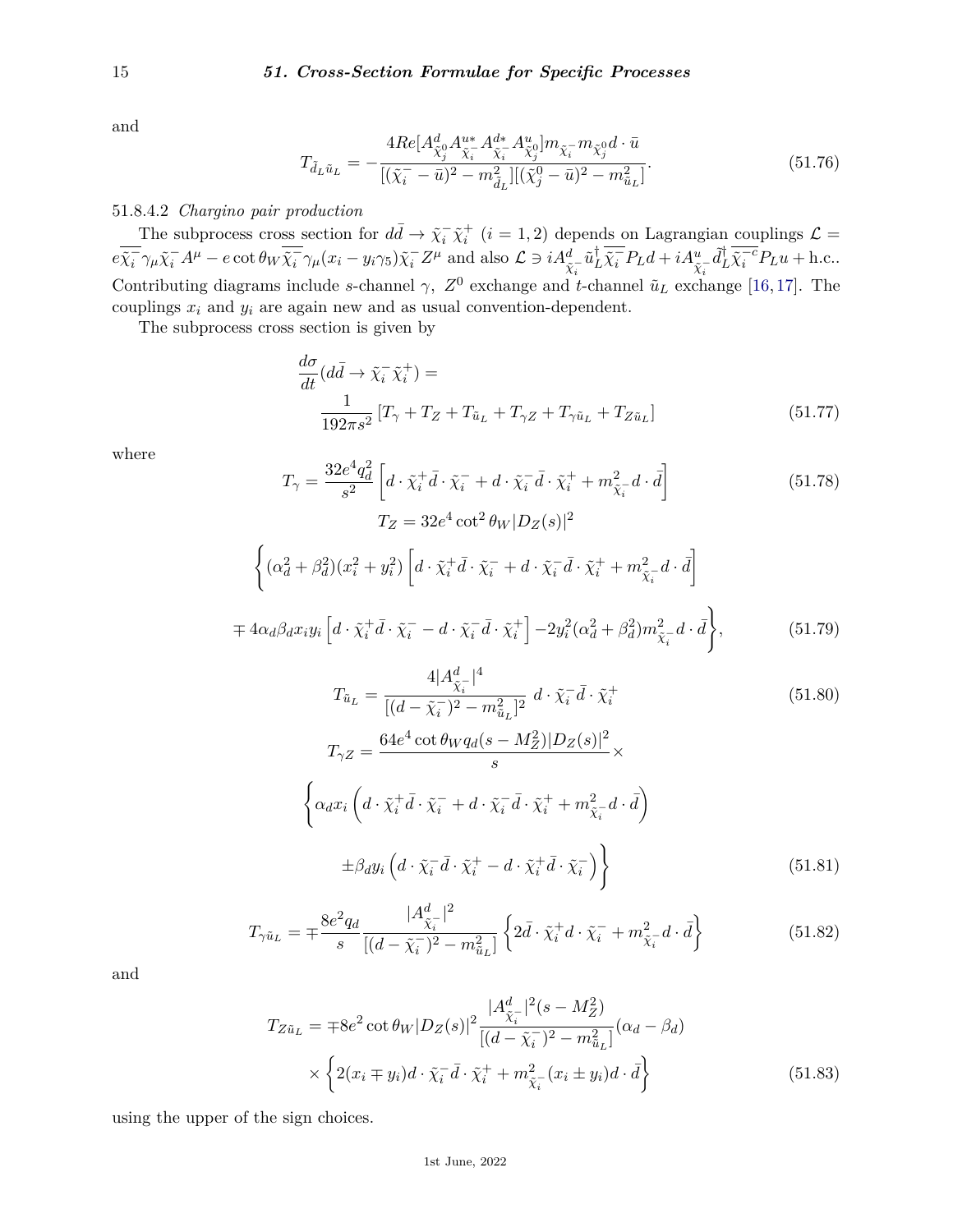The cross section for  $u\bar{u} \to \tilde{\chi}_i^+\tilde{\chi}_i^-$  can be obtained from the above by replacing  $\alpha_d \to \alpha_u$ ,  $\beta_d \to \beta_u$ ,  $q_d \to q_u$ ,  $\tilde{u}_L \to \tilde{d}_L$ ,  $A^d_{\tilde{\chi}^-_i} \to A^u_{\tilde{\chi}^-_i}$ ,  $d \to \bar{u}$ ,  $\bar{d} \to u$  and adopting the lower of the sign choices everywhere.

The cross section for  $q\bar{q} \to \tilde{\chi}_1^-\tilde{\chi}_2^+$ ,  $\tilde{\chi}_1^+\tilde{\chi}_2^-$  can occur via *Z* and  $\tilde{q}_L$  exchange. It is usually much smaller than  $\tilde{\chi}_{1,2}^{-} \tilde{\chi}_{1,2}^{+}$  production, so the cross section will not be presented here. It can be found in Appendix A of Ref. [\[13\]](#page-19-13).

## 51.8.4.3 *Neutralino pair production*

Neutralino pair production via  $q\bar{q}$  fusion takes place via *s*-channel *Z* exchange plus *t*- and *u*channel left- and right- squark exchange (5 diagrams) [\[17,](#page-19-16)[18\]](#page-19-17). The Lagrangian couplings (see previ- $\cos\theta$  ous footnote<sup>\*</sup>) needed include terms given above plus terms of the form  $\mathcal{L} = W_{ij}\overline{\tilde{\chi}^0}_i\gamma_\mu(\gamma_5)^{\theta_i+\theta_j+1}\tilde{\chi}^0_j Z^\mu$ . The couplings  $W_{ij}$  depend only on the *higgsino* components of the neutralinos *i* and *j*. The subprocess cross section is given by:

$$
\frac{d\sigma}{dt}(q\bar{q} \to \tilde{\chi}_i^0 \tilde{\chi}_j^0) = \frac{1}{192\pi s^2} \left[ T_Z + T_{\tilde{q}_L} + T_{\tilde{q}_R} + T_{Z\tilde{q}_L} + T_{Z\tilde{q}_R} \right]
$$
(51.84)

where

$$
T_Z = 128e^2|W_{ij}|^2(\alpha_q^2 + \beta_q^2)|D_Z(s)|^2
$$
  
\n
$$
\left[q \cdot \tilde{\chi}_i^0 \bar{q} \cdot \tilde{\chi}_j^0 + q \cdot \tilde{\chi}_j^0 \bar{q} \cdot \tilde{\chi}_i^0 - \eta_i \eta_j m_{\tilde{\chi}_i^0} m_{\tilde{\chi}_j^0} q \cdot \bar{q}\right],
$$
\n(51.85)

$$
T_{\tilde{q}_L} = 4|A_{\tilde{\chi}_i^0}^q|^2|A_{\tilde{\chi}_j^0}^q|^2 \left\{ \frac{q \cdot \tilde{\chi}_i^0 \bar{q} \cdot \tilde{\chi}_j^0}{[(\tilde{\chi}_i^0 - q)^2 - m_{\tilde{q}_L}^2]^2} + \frac{q \cdot \tilde{\chi}_j^0 \bar{q} \cdot \tilde{\chi}_i^0}{[(\tilde{\chi}_j^0 - q)^2 - m_{\tilde{q}_L}^2]^2} \right\}
$$

$$
- \eta_i \eta_j \frac{m_{\tilde{\chi}_i^0} m_{\tilde{\chi}_j^0} q \cdot \bar{q}}{[(\tilde{\chi}_i^0 - q)^2 - m_{\tilde{q}_L}^2] [(\tilde{\chi}_j^0 - q)^2 - m_{\tilde{q}_L}^2]} \right\} \tag{51.86}
$$

$$
T_{\tilde{q}_R} = 4|B_{\tilde{\chi}_i^0}^q|^2|B_{\tilde{\chi}_i^0}^q|^2 \left\{ \frac{q \cdot \tilde{\chi}_i^0 \bar{q} \cdot \tilde{\chi}_j^0}{[(\tilde{\chi}_i^0 - q)^2 - m_{\tilde{q}_R}^2]^2} + \frac{q \cdot \tilde{\chi}_j^0 \bar{q} \cdot \tilde{\chi}_i^0}{[(\tilde{\chi}_j^0 - q)^2 - m_{\tilde{q}_R}^2]^2} \right\}- \eta_i \eta_j \frac{m_{\tilde{\chi}_i^0 m_{\tilde{\chi}_j^0} q \cdot \bar{q}}{[(\tilde{\chi}_i^0 - q)^2 - m_{\tilde{q}_R}^2] [(\tilde{\chi}_j^0 - q)^2 - m_{\tilde{q}_R}^2]} \right\}
$$
\n
$$
T_{Z\tilde{q}_L} = 16e(\alpha_q - \beta_q)(s - M_Z^2)|D_Z(s)|^2
$$
\n
$$
\left\{ \frac{Re(W_{ij} A_{\tilde{\chi}_i^0}^{q*} A_{\tilde{\chi}_j^0}^q)}{[(\tilde{\chi}_i^0 - q)^2 - m_{\tilde{q}_L}^2]} \left[ 2q \cdot \tilde{\chi}_i^0 \bar{q} \cdot \tilde{\chi}_j^0 - \eta_i \eta_j m_{\tilde{\chi}_i^0} m_{\tilde{\chi}_j^0} q \cdot \bar{q} \right] \right\}
$$
\n
$$
+ \eta_i \eta_j \frac{Re(W_{ij} A_{\tilde{\chi}_i^0}^{q*} A_{\tilde{\chi}_j^0}^{q*})}{[(\tilde{\chi}_j^0 - q)^2 - m_{\tilde{q}_L}^2]} \left[ 2q \cdot \tilde{\chi}_j^0 \bar{q} \cdot \tilde{\chi}_i^0 - \eta_i \eta_j m_{\tilde{\chi}_i^0} m_{\tilde{\chi}_j^0} q \cdot \bar{q} \right] \right\}
$$
\n
$$
T_{Z\tilde{q}_R} = 16e(\alpha_q + \beta_q)(s - M_Z^2)|D_Z(s)|^2
$$
\n
$$
\left\{ \frac{Re(W_{ij} B_{\tilde{\chi}_i^0}^{q*} B_{\tilde{\chi}_j^0}^{q*})}{[(\tilde{\chi
$$

As before,  $\eta_i = \pm 1$  corresponding to whether the neutralino mass eigenvalue is positive or negative. When  $i = j$  in the above formula, one must remember to integrate over just  $2\pi$  steradians of solid angle to avoid double counting in the total cross section.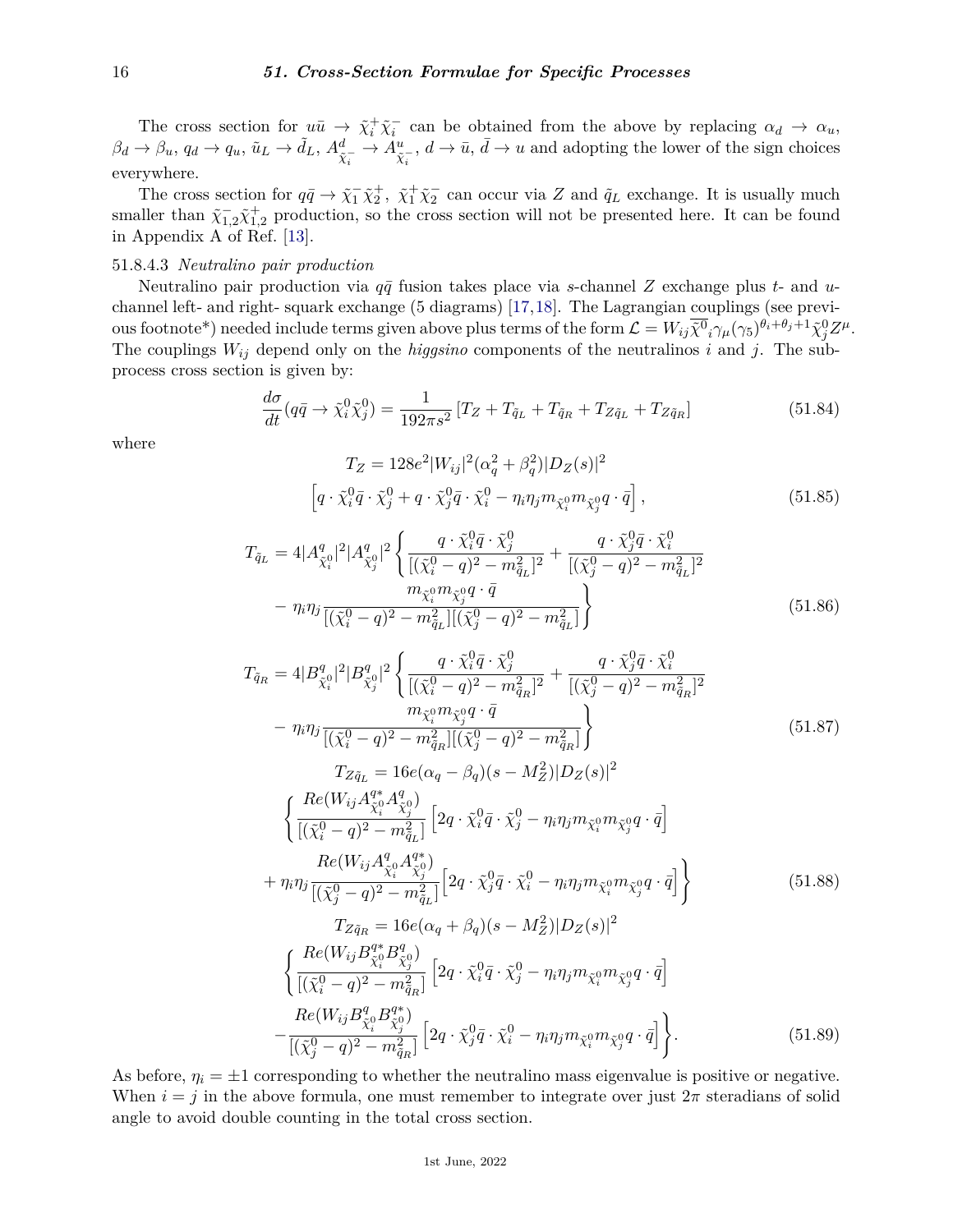## **51.9 Universal extra dimensions**

In the Universal Extra Dimension (UED) model of Ref. [\[19\]](#page-19-18) (see Ref. [\[20\]](#page-19-19) for a review of models with extra spacetime dimensions), the Standard Model is embedded in a five dimensional theory, where the fifth dimension is compactified on an  $S_1/Z_2$  orbifold. Each SM chirality state is then the zero mode of an infinite tower of Kaluza-Klein excitations labeled by  $n = 0 - \infty$ . A KK parity is usually assumed to hold, where each state is assigned KK-parity  $P = (-1)^n$ . If the compactification scale is around a TeV, then the  $n = 1$  (or even higher) KK modes may be accessible to collider searches.

Of interest for hadron colliders are the production of massive  $n \geq 1$  quark or gluon pairs. These production cross sections have been calculated in Ref. [\[21,](#page-19-20)[22\]](#page-19-21). We list here results for the  $n = 1$  case only with  $M_1 = 1/R$  (*R* is the compactification radius) and *s*, *t* and *u* are the usual Mandelstam variables; more general formulae can be found in Ref. [\[22\]](#page-19-21). The superscript ∗ stands for any KK excited state, while • stands for left chirality states and ◦ stands for right chirality states.

$$
\frac{d\sigma}{dt} = \frac{1}{16\pi s^2}T\tag{51.90}
$$

where

$$
T(q\bar{q} \to g^*g^*) = \frac{2g_s^4}{27} \left[ M_1^2 \left( -\frac{4s^3}{t'^2 u'^2} + \frac{57s}{t'u'} - \frac{108}{s} \right) + \frac{20s^2}{t'u'} - 93 + \frac{108t'u'}{s^2} \right]
$$
(51.91)

and

$$
T(gg \to g^*g^*) =
$$
  
\n
$$
\frac{9g_s^4}{27} \left[ 3M_1^4 \frac{s^2 + t'^2 + u'^2}{t'^2 u'^2} - 3M_1^2 \frac{s^2 + t'^2 + u'^2}{st'u'} + 1 + \frac{(s^2 + t'^2 + u'^2)^3}{4s^2 t'^2 u'^2} - \frac{t'u'}{s^2} \right]
$$
\n(51.92)

where  $t' = t - M_1^2$  and  $u' = u - M_1^2$ .

Also,

$$
T(q\bar{q} \rightarrow q_1^{*'}\bar{q}_1^{*'}) = \frac{4g_s^4}{9} \left[ \frac{2M_1^2}{s} + \frac{t'^2 + u'^2}{s^2} \right],
$$
  

$$
T(q\bar{q} \rightarrow q_1^{*}\bar{q}_1^{*}) = \frac{g_2^4}{9} \left[ 2M_1^2 \left( \frac{4}{s} + \frac{s}{t'^2} - \frac{1}{t'} \right) + \frac{23}{6} + \frac{2s^2}{t'^2} + \frac{8s}{3t'} + \frac{6t'}{s} + \frac{8t'^2}{s^2} \right],
$$
  

$$
T(qq \rightarrow q_1^{*}q_1^{*}) = \frac{g_s^4}{27} \left[ M_1^2 \left( 6\frac{t'}{u'^2} + 6\frac{u'}{t'^2} - \frac{s}{t'u'} \right) + 2 \left( 3\frac{t'^2}{u'^2} + 3\frac{u'^2}{t'^2} + 4\frac{s^2}{t'u'} - 5 \right) \right],
$$

1st June, 2022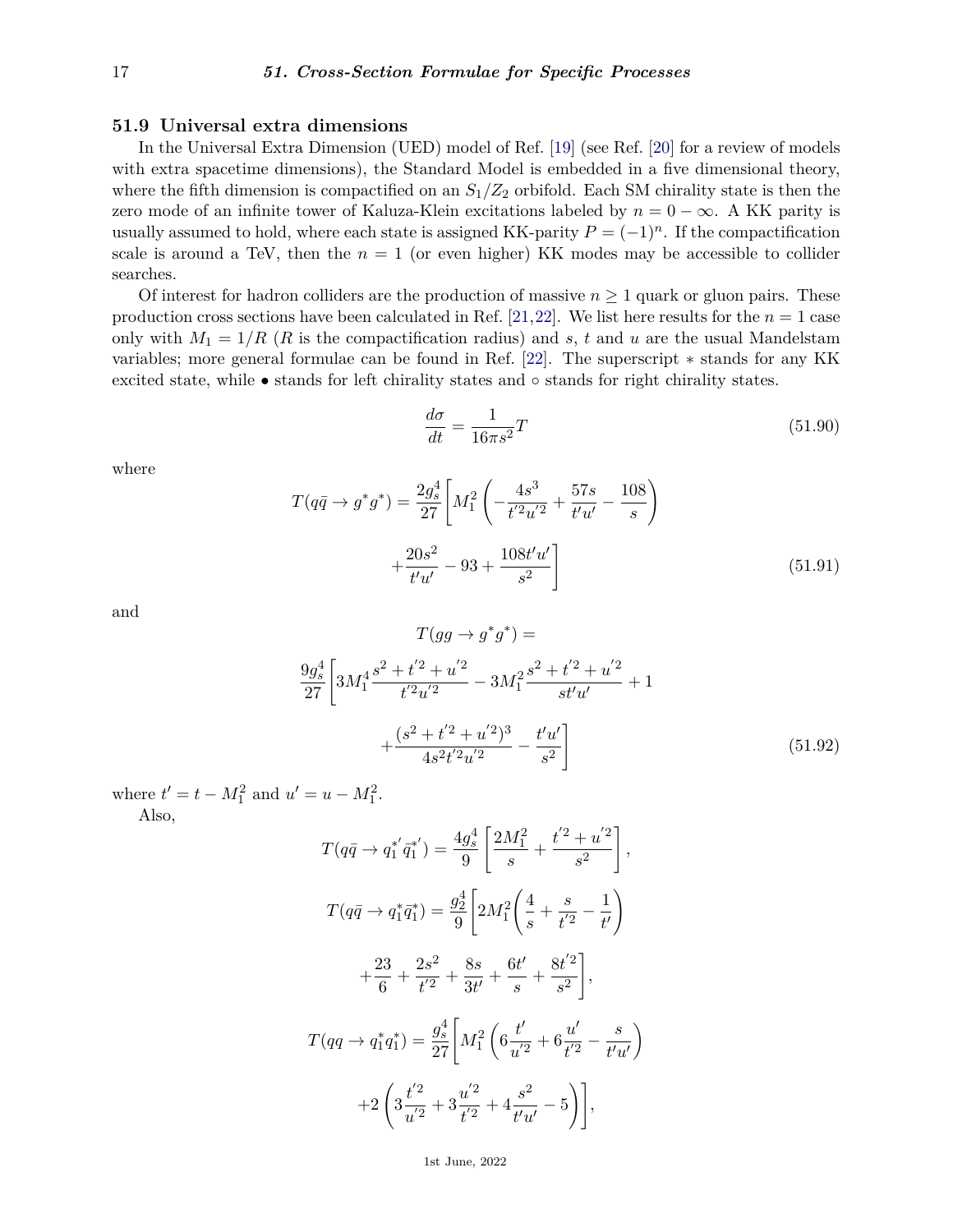$$
T(gg \to q_1^* \bar{q}_1^*) = g_s^4 \left[ M_1^4 \frac{-4}{t'u'} \left( \frac{s^2}{6t'u'} - \frac{3}{8} \right) \right.
$$
  
\n
$$
+ M_1^2 \frac{4}{s} \left( \frac{s^2}{6t'u'} - \frac{3}{8} \right) + \frac{s^2}{6t'u'} - \frac{17}{24} + \frac{3t'u'}{4s^2} \right],
$$
  
\n
$$
T(gq \to g^* q_1^*) = \frac{-g_s^4}{3} \left[ \frac{5s^2}{12t'^2} + \frac{s^3}{t'^2u'} + \frac{11su'}{6t'^2} + \frac{5u'^2}{12t'^2} + \frac{u'^3}{st'^2} \right],
$$
  
\n
$$
T(q\bar{q}' \to q_1^* \bar{q}_1^{*'}) = \frac{g_s^4}{18} \left[ 4M_1^4 \frac{s}{t'^2} + 5 + 4\frac{s^2}{t'^2} + 8\frac{s}{t'} \right],
$$
  
\n
$$
T(qq' \to q_1^* q_1^{*'}) = \frac{2g_s^4}{9} \left[ -M_1^2 \frac{s}{t'^2} + \frac{1}{4} + \frac{s^2}{t'^2} \right],
$$
  
\n
$$
T(qq \to q_1^* q_1^{*}) =
$$
  
\n
$$
\frac{g_s^4}{9} \left[ M_1^2 \left( \frac{2s^3}{t'^2u'^2} - \frac{4s}{t'u'} \right) + 2\frac{s^4}{t'^2u'^2} - 8\frac{s^2}{t'u'} + 5 \right],
$$
  
\n
$$
T(q\bar{q}' \to q_1^* \bar{q}_1^{*'}) = \frac{g_s^4}{9} \left[ 2M_1^2 \left( \frac{1}{t'} + \frac{u'}{t'^2} \right) + \frac{5}{2} + \frac{4u'}{t'} + \frac{2u'^2}{t'^2} \right],
$$

and

$$
T(qq' \to q_1^{\bullet}q_1^{'\circ}) = \frac{g_s^4}{9} \left[ -2M_1^2 \left( \frac{1}{t'} + \frac{u'}{t'^2} \right) + \frac{1}{2} + \frac{2u'^2}{t'^2} \right].
$$

## **51.10 Large extra dimensions**

In the ADD theory [\[23\]](#page-19-22) with large extra dimensions (LED), the SM particles are confined to a 3-brane, while gravity propagates in the bulk. It is assumed that the *n* extra dimensions are compactified on an *n*-dimensional torus of volume  $(2\pi r)^n$ , so that the fundamental  $4+n$  dimensional Planck scale  $M_*$  is related to the usual 4-dimensional Planck scale  $M_{Pl}$  by  $M_{Pl}^2 = M_*^{n+2}(2\pi r)^n$ . If  $M_* \sim 1$  TeV, then the  $M_W - M_{Pl}$  hierarchy problem is just due to gravity propagating in the large extra dimensions.

In these theories, the KK-excited graviton states  $G_{\mu\nu}^n$  for  $n = 1 - \infty$  can be produced at collider experiments. The graviton couplings to matter are suppressed by  $1/M_{Pl}$ , so that graviton emission cross sections  $d\sigma/dt \sim 1/M_{Pl}^2$ . However, the mass splittings between the excited graviton states can be tiny, so the graviton eigenstates are usually approximated by a continuum distribution. A summation (integration) over all allowed graviton emissions ends up cancelling the  $1/M_{Pl}^2$  factor, so that observable cross section rates can be attained. Some fundamental production formulae for a KK graviton (denoted *G*) of mass *m* at hadron colliders include the subprocesses

$$
\frac{d\sigma_m}{dt}(f\bar{f}\to\gamma G) = \frac{\alpha Q_f^2}{16N_f}\frac{1}{sM_{Pl}^2}F_1(\frac{t}{s},\frac{m^2}{s}),\tag{51.93}
$$

where  $Q_f$  is the charge of fermion  $f$  and  $N_f$  is the number of QCD colors of  $f$ . Also,

$$
\frac{d\sigma_m}{dt}(q\bar{q} \to gG) = \frac{\alpha_s}{36} \frac{1}{sM_{Pl}^2} F_1(\frac{t}{s}, \frac{m^2}{s}),\tag{51.94}
$$

$$
\frac{d\sigma_m}{dt}(qg \to qG) = \frac{\alpha_s}{96} \frac{1}{sM_{Pl}^2} F_2(\frac{t}{s}, \frac{m^2}{s}),\tag{51.95}
$$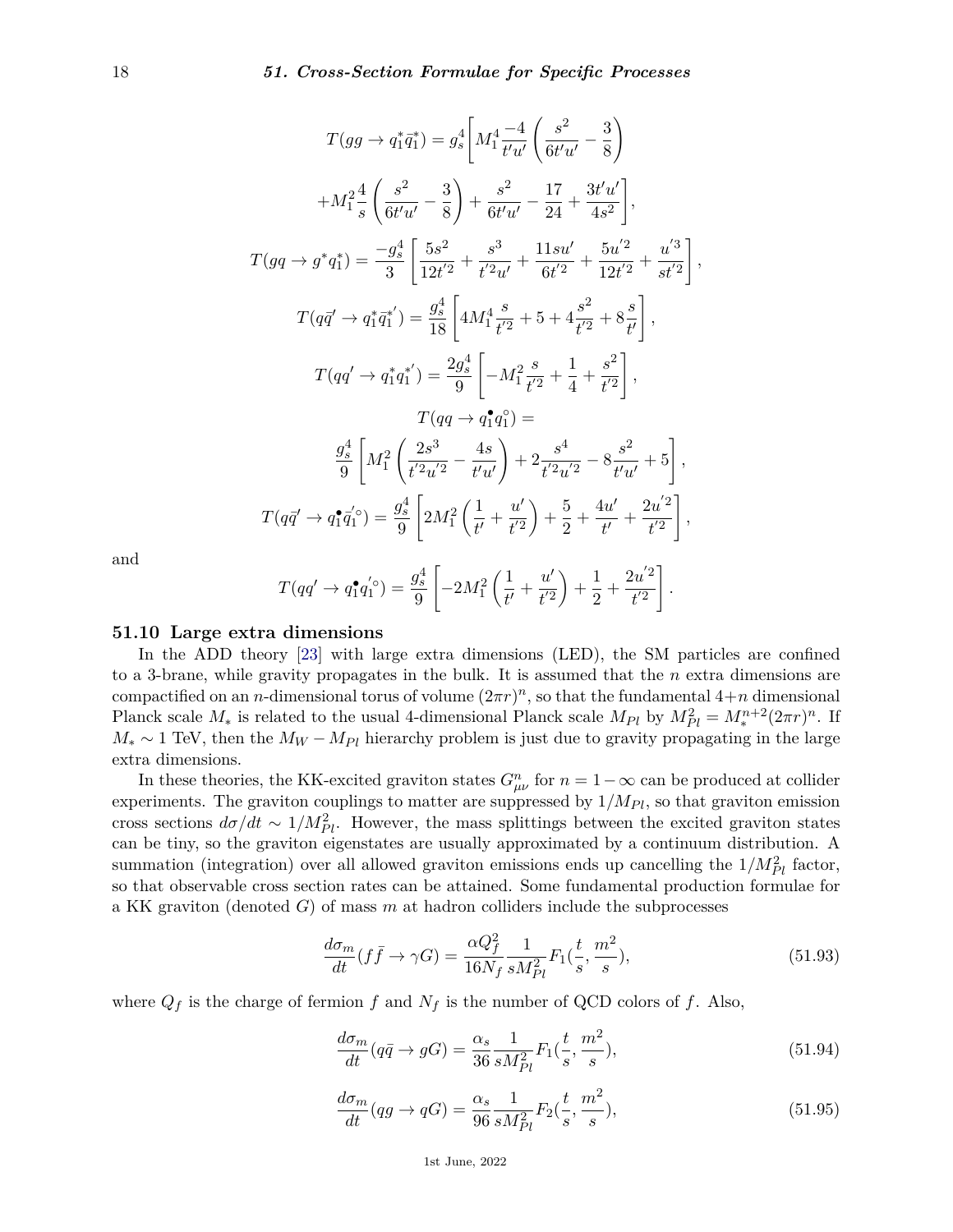$$
\frac{d\sigma_m}{dt}(gg \to gG) = \frac{3\alpha_s}{16} \frac{1}{sM_{Pl}^2} F_3(\frac{t}{s}, \frac{m^2}{s}),\tag{51.96}
$$

where

$$
F_1(x,y) = \frac{1}{x(y-1-x)} \left[ -4x(1+x)(1+2x+2x^2) + y(1+6x+18x^2+16x^3) - 6y^2x(1+2x) + y^3(1+4x) \right]
$$
(51.97)

$$
F_2(x,y) = -(y-1-x)F_1\left(\frac{x}{y-1-x}, \frac{y}{y-1-x}\right) \tag{51.98}
$$

and

$$
F_3(x,y) = \frac{1}{x(y-1-x)} \left[ 1 + 2x + 3x^2 + 2x^3 + x^4
$$
  
-2y(1+x<sup>3</sup>) + 3y<sup>2</sup>(1+x<sup>2</sup>) - 2y<sup>3</sup>(1+x) + y<sup>4</sup> \right]. (51.99)

These formulae must then be multiplied by the graviton density of states formula  $dN = S_{n-1} \frac{M_{Pl}^2}{M_*^{n+2}} m^{n-1} dm$ to gain the cross section

$$
\frac{d^2\sigma}{dt dm} = S_{n-1} \frac{M_{Pl}^2}{M_*^{n+2}} m^{n-1} \frac{d\sigma_m}{dt}
$$
\n(51.100)

where  $S_n = \frac{(2\pi)^{n/2}}{\Gamma(n/2)}$  is the surface area of an *n*-dimensional sphere of unit radius.

Virtual graviton processes can also be searched for at colliders. For instance, in Ref. [\[24\]](#page-19-23) the cross section for Drell-Yan production of lepton pairs via gluon fusion was calculated, where it is found that, in the center-of-mass system

$$
\frac{d\sigma}{dz}(gg \to \ell^+ \ell^-) = \frac{\lambda^2 s^3}{64\pi M_*^8} (1 - z^2)(1 + z^2)
$$
\n(51.101)

where  $z = \cos \theta$  and  $\lambda$  is a model-dependent coupling constant  $\sim 1$ . Formulae for Drell-Yan production via  $q\bar{q}$  fusion can also be found in Refs. [\[24,](#page-19-23) [25\]](#page-20-0).

#### **51.11 Warped extra dimensions**

In the Randall-Sundrum model [\[26\]](#page-20-1) of warped extra dimensions, the arena for physics is a 5-d anti-deSitter (*AdS*5) spacetime, for which a non-factorizable metric exists with a metric warp factor  $e^{-2\sigma(\phi)}$ . It is assumed that two opposite tension 3-branes exist within  $AdS_5$  at the two ends of an  $S_1/Z_2$  orbifold parameterized by co-ordinate  $\phi$  which runs from  $0 - \pi$ . The 4-D solution of the Einstein equations yields  $\sigma(\phi) = kr_c |\phi|$ , where  $r_c$  is the compactification radius of the extra dimension and  $k \sim M_{Pl}$ . The 4-D effective action allows one to identify  $\overline{M}_{Pl}^2 = \frac{M^3}{k}$  $\frac{d^3}{k}(1 - e^{-2kr_c\pi}),$ where *M* is the 5-D Planck scale. Physical particles on the TeV scale (SM) brane have mass  $m = e^{-k r_c \pi} m_0$ , where  $m_0$  is a fundamental mass of order the Planck scale. Thus, the weak scale-Planck scale hierarchy occurs due to the existence of the exponential warp factor if  $kr_c \sim 12$ .

In the simplest versions of the RS model, the TeV-scale brane contains only SM particles plus a tower of KK gravitons. The RS gravitons have mass  $m_n = kx_n e^{-kr_c\pi}$ , where the  $x_i$  are roots of Bessel functions  $J_1(x_n) = 0$ , with  $x_1 \approx 3.83$ ,  $x_2 \approx 7.02$  etc. While the RS zero-mode graviton couplings suppressed by  $1/M_{Pl}$  and are thus inconsequential for collider searches, the  $n=1$  and higher modes have couplings suppressed instead by  $\Lambda_{\pi} = e^{-kr_c\pi} \overline{M}_{Pl} \sim TeV$ . The  $n = 1$  RS graviton should have width  $\Gamma_1 = \rho m_1 x_1^2 (k / \overline{M}_{Pl})^2$ , where  $\rho$  is a constant depending on how many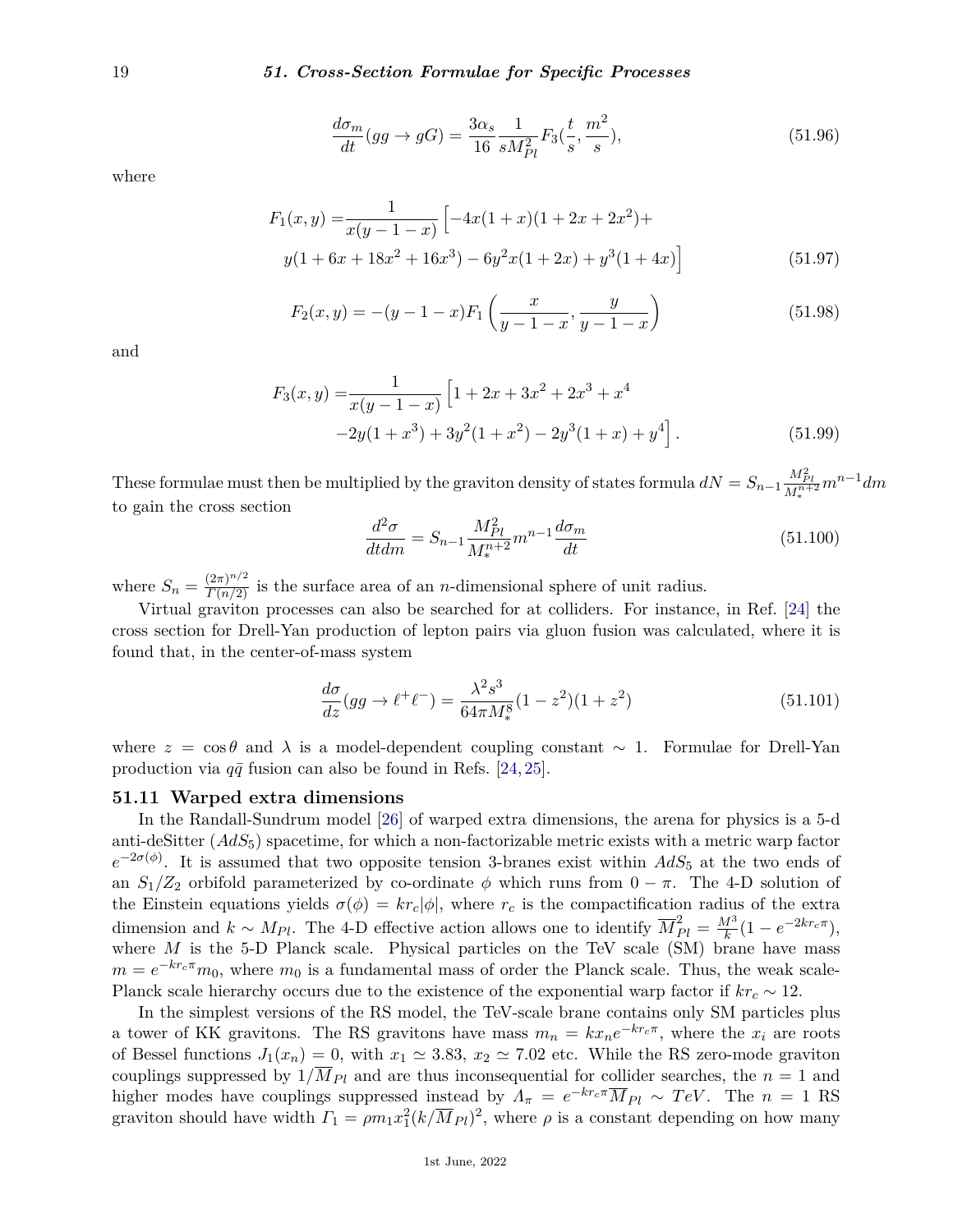decay modes are open. The formulae for dilepton production via virtual RS graviton exchange can be gained from the above formulae for the ADD scenario via the replacement [\[27\]](#page-20-2)

$$
\frac{\lambda}{M_*^4} \to \frac{i^2}{8\Lambda_\pi^2} \sum_{n=1}^\infty \frac{1}{s - m_n^2 + i m_n \Gamma_n}.
$$
\n(51.102)

### <span id="page-19-0"></span>*References*

- [1] J. F. Owens, E. Reya and M. Gluck, [Phys. Rev.](http://doi.org/10.1103/PhysRevD.18.1501) **D18**[, 1501](http://doi.org/10.1103/PhysRevD.18.1501) (1978).
- <span id="page-19-1"></span>[2] F. Wilczek, [Phys. Rev. Lett.](http://doi.org/10.1103/PhysRevLett.39.1304) **39**[, 1304](http://doi.org/10.1103/PhysRevLett.39.1304) (1977).
- <span id="page-19-2"></span>[3] B. L. Ioffe and V. A. Khoze, Sov. J. Part. Nucl. **9**, 50 (1978), [Fiz. Elem. Chast. Atom. Yadra9,118(1978)].
- <span id="page-19-3"></span>[4] J. R. Ellis, M. K. Gaillard and D. V. Nanopoulos, [Nucl. Phys.](http://doi.org/10.1016/0550-3213(76)90382-5) **[B106](http://doi.org/10.1016/0550-3213(76)90382-5)**, 292 (1976).
- <span id="page-19-4"></span>[5] R. N. Cahn and S. Dawson, [Phys. Lett.](http://doi.org/10.1016/0370-2693(84)91180-8) **136B**[, 196](http://doi.org/10.1016/0370-2693(84)91180-8) (1984), [Erratum: Phys. Lett.138B,464(1984)].
- <span id="page-19-6"></span><span id="page-19-5"></span>[6] S. Dawson, [Nucl. Phys.](http://doi.org/10.1016/0550-3213(85)90038-0) **[B249](http://doi.org/10.1016/0550-3213(85)90038-0)**, 42 (1985).
- [7] M. S. Chanowitz and M. K. Gaillard, [Phys. Lett.](http://doi.org/10.1016/0370-2693(84)91141-9) **[142B](http://doi.org/10.1016/0370-2693(84)91141-9)**, 85 (1984).
- <span id="page-19-7"></span>[8] R. N. Cahn, [Nucl. Phys.](http://doi.org/10.1016/0550-3213(85)90139-7) **[B255](http://doi.org/10.1016/0550-3213(85)90139-7)**, 341 (1985), [Erratum: Nucl. Phys.B262,744(1985)].
- <span id="page-19-8"></span>[9] V. M. Budnev *et al.*, [Phys. Rept.](http://doi.org/10.1016/0370-1573(75)90009-5) **15**[, 181](http://doi.org/10.1016/0370-1573(75)90009-5) (1975), see for an exhaustive treatment.
- <span id="page-19-9"></span>[10] See *e.g.* H.Haber, *Supersymmetry, Part I (Theory), this Review.*
- <span id="page-19-10"></span>[11] P. R. Harrison and C. H. Llewellyn Smith, [Nucl. Phys.](http://doi.org/10.1016/0550-3213(83)90510-2) **[B213](http://doi.org/10.1016/0550-3213(83)90510-2)**, 223 (1983), [Erratum: Nucl. Phys.B223,542(1983)]; S. Dawson, E. Eichten and C. Quigg, [Phys. Rev.](http://doi.org/10.1103/PhysRevD.31.1581) **D31**[, 1581](http://doi.org/10.1103/PhysRevD.31.1581) (1985); V. D. Barger *et al.*, [Phys. Rev.](http://doi.org/10.1103/PhysRevD.31.528) **D31**[, 528](http://doi.org/10.1103/PhysRevD.31.528) (1985); H. Baer and X. Tata, [Phys. Lett.](http://doi.org/10.1016/0370-2693(85)91484-4) **[160B](http://doi.org/10.1016/0370-2693(85)91484-4)**, 159 (1985).
- <span id="page-19-11"></span>[12] H. Baer, D. D. Karatas and X. Tata, [Phys. Rev.](http://doi.org/10.1103/PhysRevD.42.2259) **D42**[, 2259](http://doi.org/10.1103/PhysRevD.42.2259) (1990).
- <span id="page-19-13"></span>[13] Weak Scale Supersymmetry: From Superfields to Scattering Events, H. Baer and X. Tata (Cambridge University Press) 2006.
- <span id="page-19-12"></span>[14] H. E. Haber and G. L. Kane, [Phys. Rept.](http://doi.org/10.1016/0370-1573(85)90051-1) **[117](http://doi.org/10.1016/0370-1573(85)90051-1)**, 75 (1985).
- <span id="page-19-14"></span>[15] Theory and Phenomenology of Sparticles, M. Drees, R. Godbole, and P. Roy (World Scientific) 2005.
- <span id="page-19-15"></span>[16] A. Bartl, H. Fraas and W. Majerotto, [Z. Phys.](http://doi.org/10.1007/BF01557609) **C30**[, 441](http://doi.org/10.1007/BF01557609) (1986).
- <span id="page-19-17"></span><span id="page-19-16"></span>[17] H. Baer *et al.*, [Int. J. Mod. Phys.](http://doi.org/10.1142/S0217751X89001709) **A4**[, 4111](http://doi.org/10.1142/S0217751X89001709) (1989).
- [18] A. Bartl, H. Fraas and W. Majerotto, [Nucl. Phys.](http://doi.org/10.1016/0550-3213(86)90104-5) **[B278](http://doi.org/10.1016/0550-3213(86)90104-5)**, 1 (1986).
- <span id="page-19-18"></span>[19] T. Appelquist, H.-C. Cheng and B. A. Dobrescu, [Phys. Rev.](http://doi.org/10.1103/PhysRevD.64.035002) **D64**[, 035002](http://doi.org/10.1103/PhysRevD.64.035002) (2001), [\[hep](https://arxiv.org/abs/hep-ph/0012100)[ph/0012100\].](https://arxiv.org/abs/hep-ph/0012100)
- <span id="page-19-19"></span>[20] For a review of models with extra spacetime dimensions, see G. Guidice and J. Wells, *Extra Dimensions, this Review.*
- <span id="page-19-20"></span>[21] J. M. Smillie and B. R. Webber, [JHEP](http://doi.org/10.1088/1126-6708/2005/10/069) **10**[, 069](http://doi.org/10.1088/1126-6708/2005/10/069) (2005), [\[hep-ph/0507170\].](https://arxiv.org/abs/hep-ph/0507170)
- <span id="page-19-21"></span>[22] C. Macesanu, C. D. McMullen and S. Nandi, [Phys. Rev.](http://doi.org/10.1103/PhysRevD.66.015009) **D66**[, 015009](http://doi.org/10.1103/PhysRevD.66.015009) (2002), [\[hep](https://arxiv.org/abs/hep-ph/0201300)[ph/0201300\].](https://arxiv.org/abs/hep-ph/0201300)
- <span id="page-19-22"></span>[23] N. Arkani-Hamed, S. Dimopoulos and G. R. Dvali, [Phys. Lett.](http://doi.org/10.1016/S0370-2693(98)00466-3) **[B429](http://doi.org/10.1016/S0370-2693(98)00466-3)**, 263 (1998), [\[hep](https://arxiv.org/abs/hep-ph/9803315)[ph/9803315\];](https://arxiv.org/abs/hep-ph/9803315) N. Arkani-Hamed, S. Dimopoulos and G. R. Dvali, [Phys. Rev.](http://doi.org/10.1103/PhysRevD.59.086004) **D59**[, 086004](http://doi.org/10.1103/PhysRevD.59.086004) (1999), [\[hep-ph/9807344\].](https://arxiv.org/abs/hep-ph/9807344)
- <span id="page-19-23"></span>[24] J. L. Hewett, [Phys. Rev. Lett.](http://doi.org/10.1103/PhysRevLett.82.4765) **82**[, 4765](http://doi.org/10.1103/PhysRevLett.82.4765) (1999), [\[hep-ph/9811356\].](https://arxiv.org/abs/hep-ph/9811356)